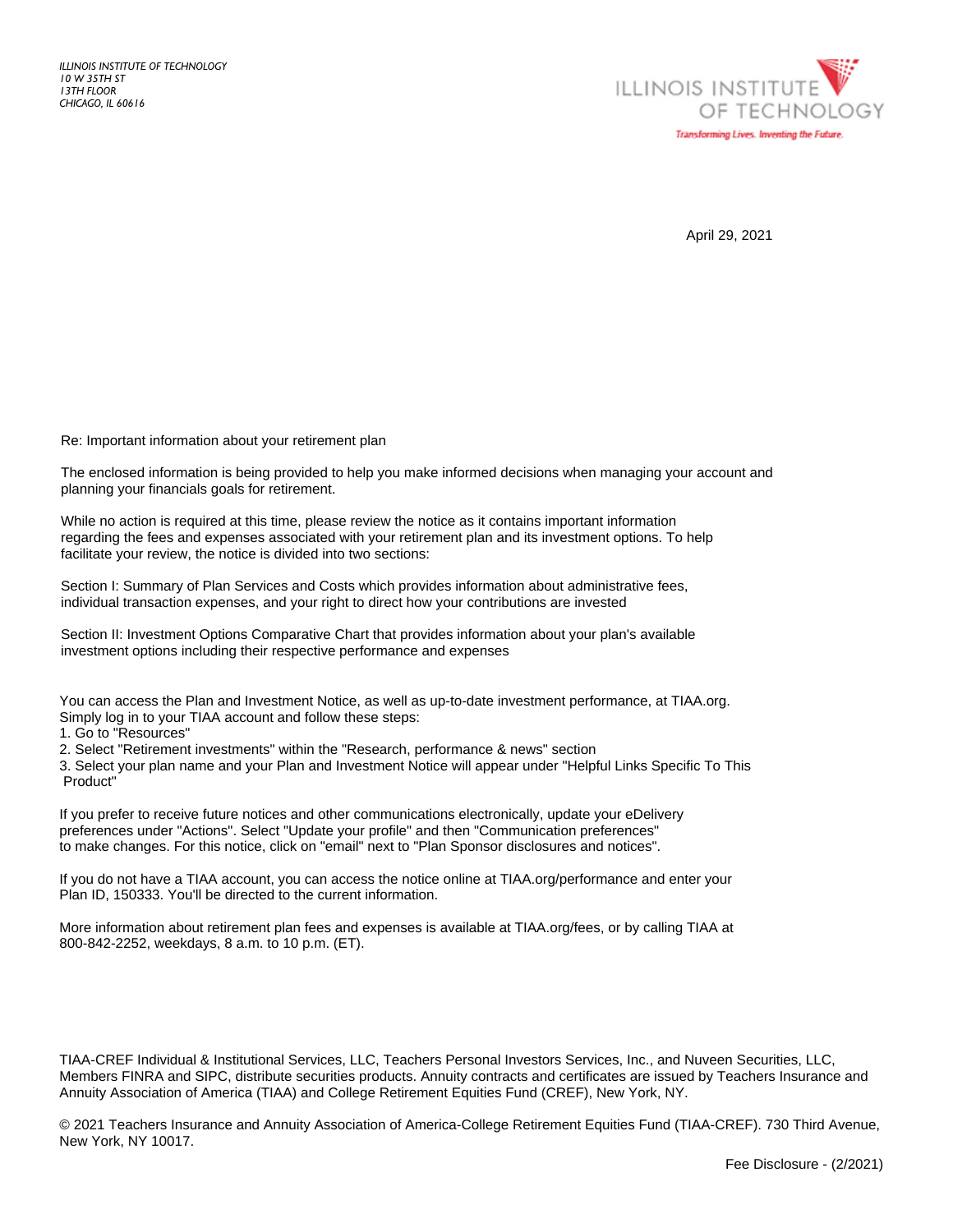# Plan and Investment Notice

## ILLINOIS INSTITUTE OF TECHNOLOGY DEFINED CONTRIBUTION PLAN

### April 29, 2021

Your participation in your employer's retirement plan is the first step to ensuring adequate retirement income. The purpose of this Plan and Investment Notice is to help you make informed decisions when managing your retirement account. It contains important information regarding your plan's services, investments and expenses. **While no action is required at this time**, please review the notice and file it with your other retirement plan documents for future reference.

### Section I: Summary of Plan Services and Costs

This section provides important information to assist you in making decisions related to your participation in your employer'splan. It outlines the services available under this plan, explains your right to select the investments for your account, and any fees and plan restrictions that may apply.

### Section II: Investment Options Comparative Chart

This section is designed to make it easier for you to compare investments that align with your retirement goals. It provides detailed information about your plan's investment options, including long-term performance and expenses.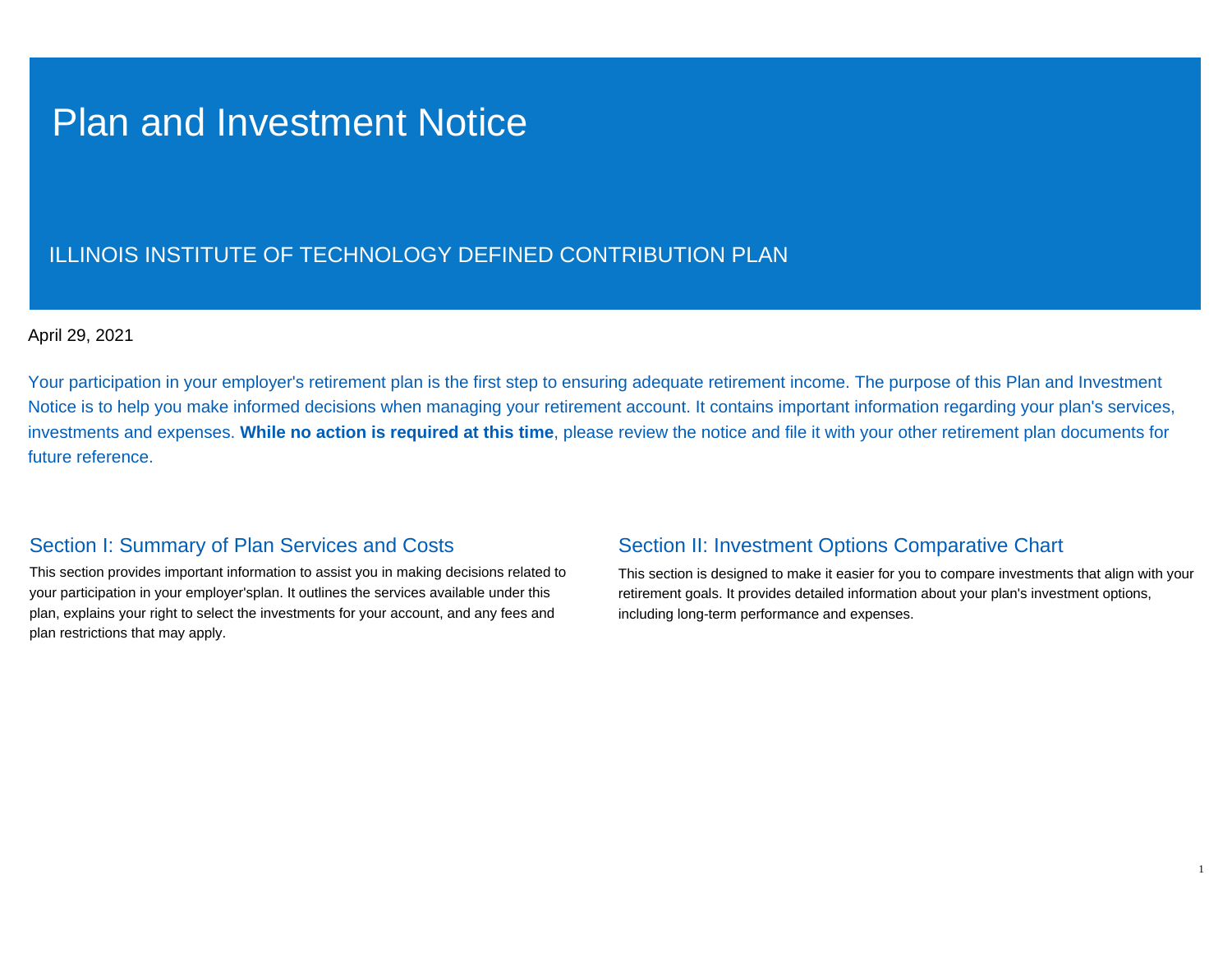# Summary of Plan Services and Costs

#### **Fidelity**

#### **HOW TIAA RECORDKEEPS YOUR PLAN**

TIAA provides recordkeeping services for your employer's plan which includes:

- ILLINOIS INSTITUTE OF TECHNOLOGY DEFINED CONTRIBUTION PLAN Plan ID 150333
- ILLINOIS INSTITUTE OF TECHNOLOGY TAX DEFERRED ANNUITY PLAN Plan ID 150335

Each of the above plans may offer different services and investments and may assess different fees. If you currently have a TIAA account, your quarterly statement lists the plan (s) that you have. If you do not have an account, please contact your employer to determine which plans apply to you.

#### **RIGHT TO DIRECT INVESTMENTS**

You may specify how your future contributions to the retirement plan are invested or make changes to existing investments in your plan as described in the Summary Plan Document. These changes can be made:

- 1. Online by visiting **TIAA.org**
- 2. By phone at **800 842-2252**, weekdays, 8 a.m. to 10 p.m. (ET)

#### **RESTRICTIONS**

Changes to existing investments usually takeplace at the close of the business day if a change is requested prior to 4:00 p.m. (ET). Refer to Section ll: Investment Options Comparative Chart for investment-specific restrictions.

#### **ADDITIONAL RIGHTS AND PRIVILEGES**

Certain investments that you may holdmay give you the opportunity to vote on proposals. If and when such opportunities arise, you will receive a notice with the instructions on how to take advantage of what is being offered.

#### **INVESTMENT OPTIONS**

A variety of investment options are available inthe plan. Please refer to Section II: Investment Options Comparative Chart for a current list of investment options available to you. Additional information, as well as up-to-date investment performance, is available online at www.TIAA.org/planinvestmentoptions. After entering a plan ID, 150333, 150335, you'll be directed to plan and investment information.

#### **PLAN DESIGNATED INVESTMENT MANAGER**

The Plan has appointed a registered investment advisor(s) to assist you in your retirement plan investment decisions. Please contact your Benefits Office for details of these advisory services and descriptions of any applicable fees. Available in plan(s): 150333

#### **COST OF PLAN SERVICES**

There are three categories of services provided to your plan:

#### **1. GENERAL ADMINISTRATIVE SERVICES**

General administrative services include recordkeeping, legal, accounting, consulting, investment advisory and other plan administration services. Some of the expenses for general administrative services are fixed and other expenses such as legal or accounting may vary from year to year. These costs are allocated to each participant in a uniform way.

#### **2. SPECIFIC INVESTMENT SERVICES**

Each investment offered within the plan charges a fee for managing the investment and for associated services. This is referred to as the expense ratio and is paid by all participants in that investment in proportion to the amount of their investment. The specific expense ratio for each plan designated investment option is listed in Section II: Investment Options Comparative Chart.

#### **3. PERSONALIZED SERVICES**

Personalized services provide access to a number of plan features and investments that you pay for, only if you use them. The personalized services used most often are:

| Retirement Plan Loan - Origination Fee | \$75.00 per loan initiated for general purpose,<br>\$125 for a residential loan. This applies to plan<br>$(s)$ : 150333 150335                              |
|----------------------------------------|-------------------------------------------------------------------------------------------------------------------------------------------------------------|
| Loan Maintenance                       | \$25.00 annual fee per active loan. This applies<br>to plan(s): 150333 150335                                                                               |
| <b>Collateralized Loans</b>            | The cost to you based upon the difference<br>between what you earn on collateral and what<br>you pay in interest. This applies to plan(s):<br>150333 150335 |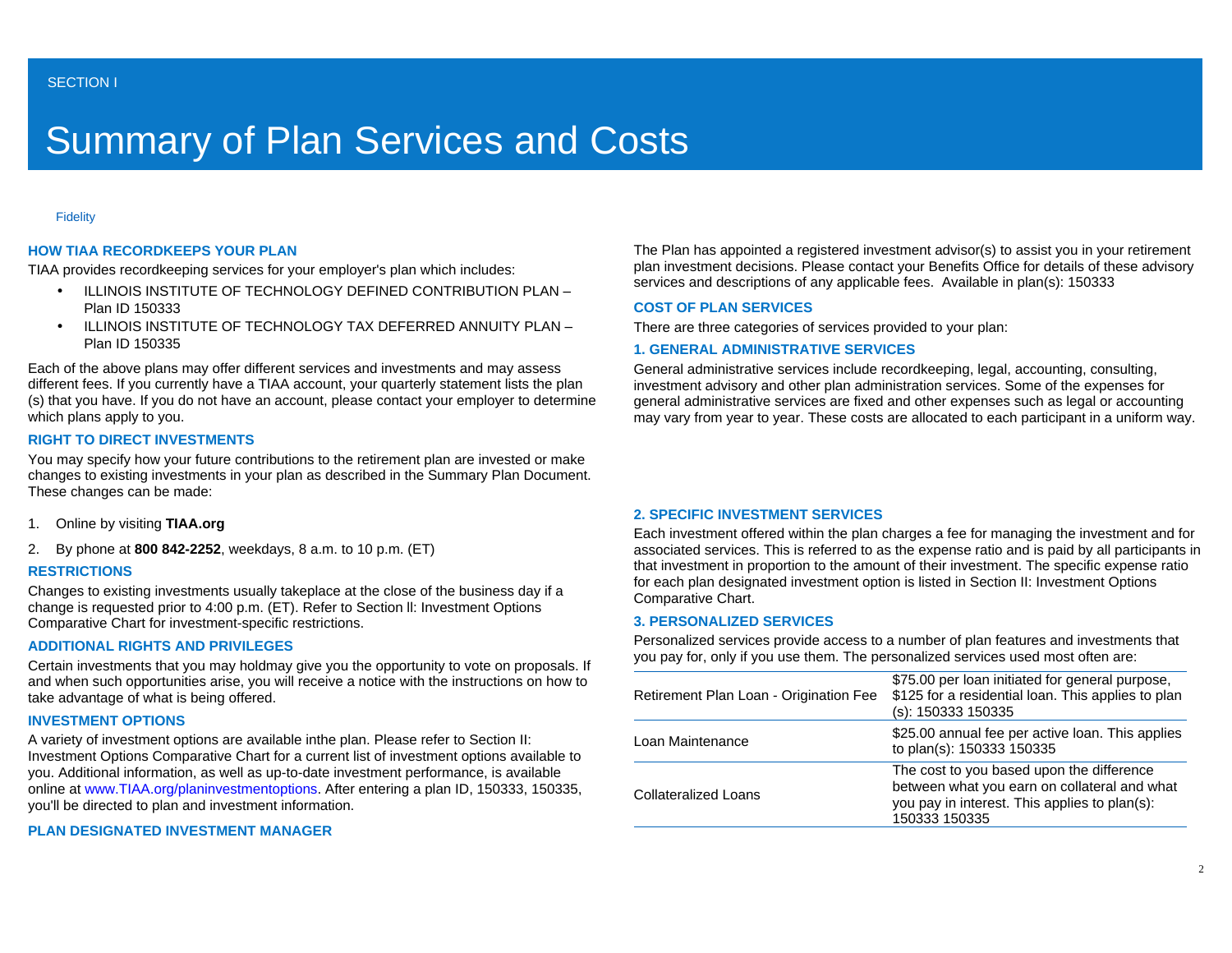#### SUMMARY OF PLAN SERVICES AND COST

| <b>Qualified Domestic Relations Orders</b><br>(QDRO)                                  | No charge                                                                                                                      |
|---------------------------------------------------------------------------------------|--------------------------------------------------------------------------------------------------------------------------------|
| Sales Charges, Purchase, Withdrawal<br>And Redemption Fees For Certain<br>Investments | Certain charges mayapply. See Section II:<br>Investment Options Comparative Chart or the<br>prospectus for applicable charges. |
| Advisor Fee                                                                           | Please refer to your advisor's fee schedule<br>This applies to plan(s): 150333                                                 |

## **FIDELITY**

#### **RIGHT TO DIRECT INVESTMENTS**

You have the right to direct your account balance and any future contributions among the Plan's investment options, subject to any restrictions summarized below. To access your Plan account with Fidelity, make any changes to your investment options, direct any future contributions, or seek additional information, log on to www.fidelity.com/atwork or call 800- 558-9179.

#### **RESTRICTIONS**

There may be certain restrictions on how investment directions may be made in the Plan, summarized as follows:

-The initial exchange into BrokerageLink requires a \$2,500 minimum.

- Additional exchanges into Brokeragelink require a \$1,000 minimum.

Any frequent trading restrictions imposed by the Plan and/or by the Plan's investment options are listed in the Investment Options Comparative Chart later in this notice. Keep in mind that restrictions are subject to change.

#### **ADDITIONAL RIGHTS AND PRIVILEGES**

You have the right to exercise voting, tender, and similar rights related to the following investments you may have in your Plan account. You will receive information regarding such rights and how to exercise them at the time of a vote, tender, or other event: Mutual Funds.

#### **INVESTMENT OPTIONS**

The Plan offers a choice of investment options that allow you to create a diversified portolio to help you meet your individual needs. Please refer to the Investment Options Comparative Chart in Section II of this notice for a current list of investment options available to you, and certain additional information about each of them.

#### **COST OF PLAN SERVICES - GENERAL ADMINISTRATIVE SERVICES**

Plan administrative fees may include recordkeeping, legal, accounting, trustee, and other administrative fees and expenses associated with maintaining the Plan. Some plans may deduct these fees and expenses from individual accounts in the Plan.

Based on the information and direction Fidelity had on file at the time this Notice was prepared, the following Plan administrative fee(s) may be deducted from Plan accounts. The Plan $\tilde{A}f\hat{A}f\tilde{A}$ ,  $\hat{A}g\tilde{A}f\tilde{A}$ ,  $\tilde{A}f\tilde{A}f\tilde{A}$ ,  $\tilde{A}f\tilde{A}f\tilde{A}$ ,  $\tilde{A}f\tilde{A}f\tilde{A}f$ ,  $\tilde{A}f\tilde{A}f\tilde{A}f$  administrative services may also be paid for through offsets and/or payments associated with one or more of the Plan $\tilde{A}f\tilde{A}f\tilde{A}$ , $\tilde{A}e\tilde{A}f\tilde{A}$ , $\tilde{A}e\tilde{A}f\tilde{A}$ , $\tilde{A}^{\text{TM}}$ s investment options. As you review this information, please keep in mind that fees are subject to change and that certain Plan administrative fees may not be deducted from accounts in some circumstances.

Recordkeeping Fee: The annual Plan level fee is 0.06% of the Plan's assets. This amount will be deducted from participant accounts proportionally based upon account balance. For example, if your account balance is \$10,000.00 you will have an estimated fee between \$1.00 and \$11.00 per year deducted quarterly.

If any Plan administrative fees are deducted directly from your account, they will be reflected on your Plan account statement.

#### **COST OF PLAN SERVICES - SPECIFIC INVESTMENT SERVICES**

#### Asset -Based Fees:

Asset-based fees reflect an investment option's total annual operating expenses and include management and other fees. They are often the largest component of retirement plan costs and are paid by all shareholders of the investment option. Typically, asset-based fees are reflected as a percentage of assets invested in the option and often are referred to as an "expense ratio." You may multiply the expense ratio by your balance in the investment option to estimate the annual expenses associated with your holdings. Refer to Section II of this Notice for information about the Plan's investment options, including their expense ratios (where applicable).

Asset-based fees are deducted from an investment option's assets, thereby reducing its investment return. Fee levels can vary widely among investment options, depending in part on the type of investment option, its management (including whether it is active or passive), and the risks and complexities of the option's strategy. In some instances, a plan's administrative services may be paid for through offsets and/or payments associated with a plan's investment options.

#### **COST OF PLAN SERVICES - PERSONALIZED SERVICES**

Individual fees and expenses include those associated with a service or transaction you may select, or an investment option you hold in your account. In some instances, they may be deducted from the accounts of those individuals who utilize the service or engage in the transaction.

If you have an account in the Plan, and you select or execute the following service(s) or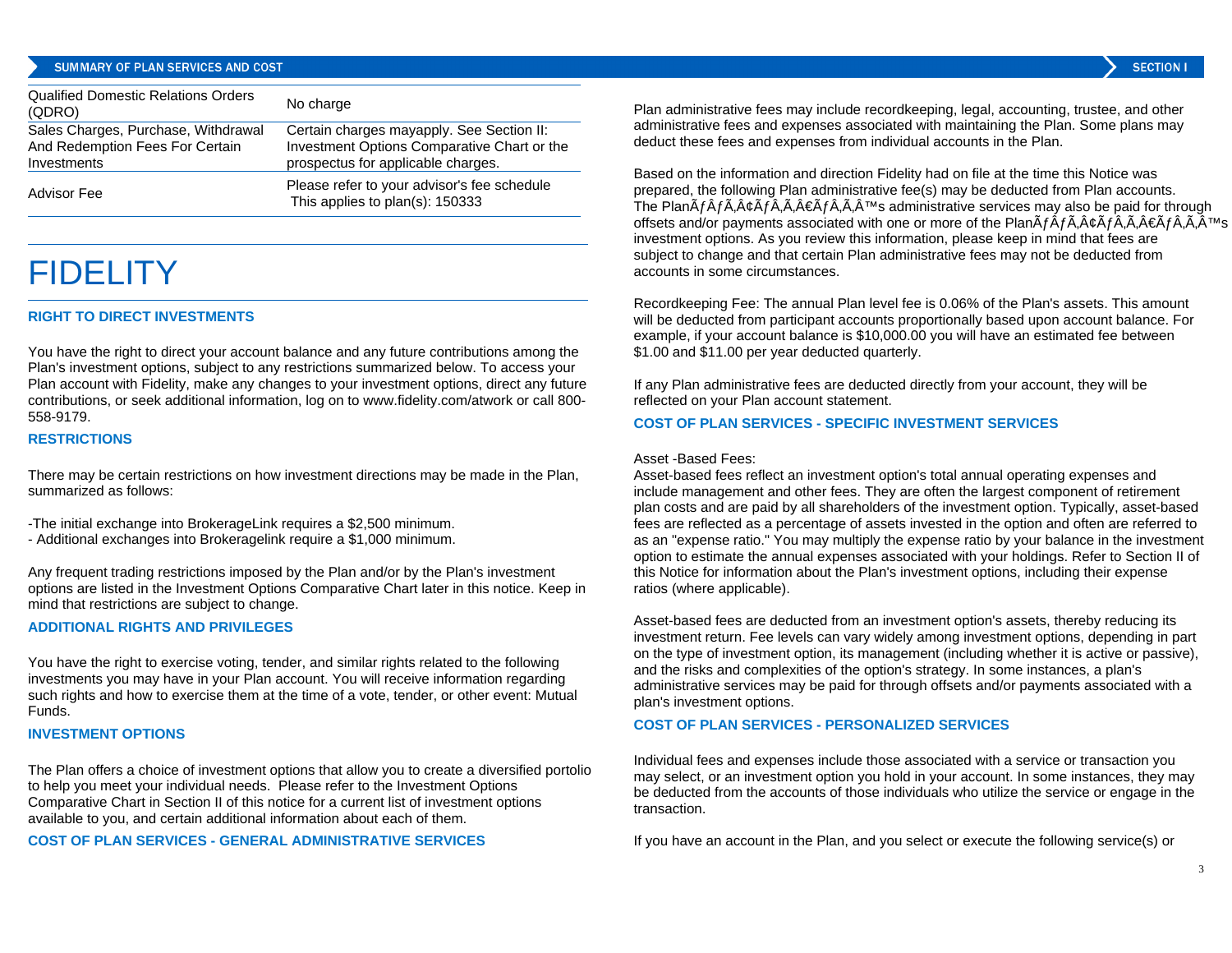#### SUMMARY OF PLAN SERVICES AND COST

**SECTION I** 

transaction(s), the fee(s) outlined below may be deducted from your account based on the information and direction Fidelity had on file at the time this Notice was prepared. As you review this information, please keep in mind that fees are subject to change and that certain individual fees may not be deducted in some circumstances.

Type of Individual Fee Amount: Participant Hired Advisory (Adv) Fee: Varies based on advisor Loan Setup Fee \$35.00 per loan Loan Maintenance Fee \$15.00 per year per loan deducted quarterly Overnight Mailing Fee \$25.00 per transaction

Also, please note that you may incur short-term redemption fees, commissions, and similar expenses in connection with transactions associated with your Plan's investment options.

Please see Section II of this notice for details regarding the specific fees that may apply to the investment options available under the Plan.

If any individual fees are deducted directly from your account, they will be reflected on your Plan account statement.

#### **FIDELITY BROKERAGELINKÄfÂfÂ,Â,ÃfÂ,®**

The Plan also provides access to Fidelity BrokerageLink $\tilde{A}f\hat{A}f\hat{A}f\hat{A}f\hat{A}A\hat{A}$ . which allows you to choose from investments beyond those options offered by the Plan. The Plan's fiduciaries do not monitor the investments available in BrokerageLink.

This feature is intended for those who are comfortable managing a portfolio of expanded investment choices.

To utilize this feature, you must first open a separate brokerage account within the Plan. To open an account or if you have any questions about Fidelity BrokerageLink, please log on to www.fidelity.com/atwork or call 800-558-9179. Once you have opened an account, you may access, monitor, or change investments in BrokerageLink by contacting Fidelity. Any Plan-imposed restrictions related to BrokerageLink will be specified in the Restrictions section of this Notice; any individual administration fees associated with BrokerageLink are reflected in the Individual Fees section of this Notice. When you access BrokerageLink, there is additional information regarding available investment choices, which you should read before making any investment decisions. If purchasing a mutual fund through BrokerageLink, mutual fund minimums generally still apply. Prior to initiating a trade in BrokerageLink, you should review any fees associated with your transaction; please refer to the Appendix at the end of this Notice for brokerage fees.

#### **HELPING YOU MANAGE YOUR PLAN ACCOUNT (FIDELITY)**

This Participant Disclosure Notice (the "Notice") includes important Plan and investmentrelated information. Additional tools and other resources are available through your Plan's Web site. Your workplace savings plan is an important benefit, and you'll want to monitor your account periodically to help keep your savings plan on track.

Accessing Your Plan Account Statement

If you have a Plan account, one way to monitor your retirement savings is to periodically review your account statement. Your statement will also display any Plan administrative or individual fees described in this Notice that have been deducted from your Plan account. Remember, on www.fidelity.com/atwork, you may do the following:

- Access your online Fidelity statement, which is continuously available, by logging on to the Web site, clicking Quick Links for your applicable Plan(s) selecting Statements from the drop down list.

- Please check your account information frequently and promptly review correspondence, account statements, and confirmations as they are made available to you. Contact Fidelity immediately if you see or suspect unauthorized activity, errors, discrepancies, or if you have not received your account statements or account documents or information.

- Print your Fidelity statement. Keep in mind that you may obtain a paper version (free of charge) by calling your Plan's toll-free number.

- Change the way Fidelity statements are delivered to you by logging on to your account and visiting Preferences.

For additional assistance, log on to www.fidelity.com/atwork or call 800-558-9179.

Visit http://requireddisclosureinfo.com (Password: 67656) for information and resources to help you make informed investment decisions, including more detailed information on the Plan $\tilde{A}f\tilde{A}f\tilde{A}$ , $\tilde{A}f\tilde{A}f\tilde{A}$ , $\tilde{A}f\tilde{A}$ 's investment options.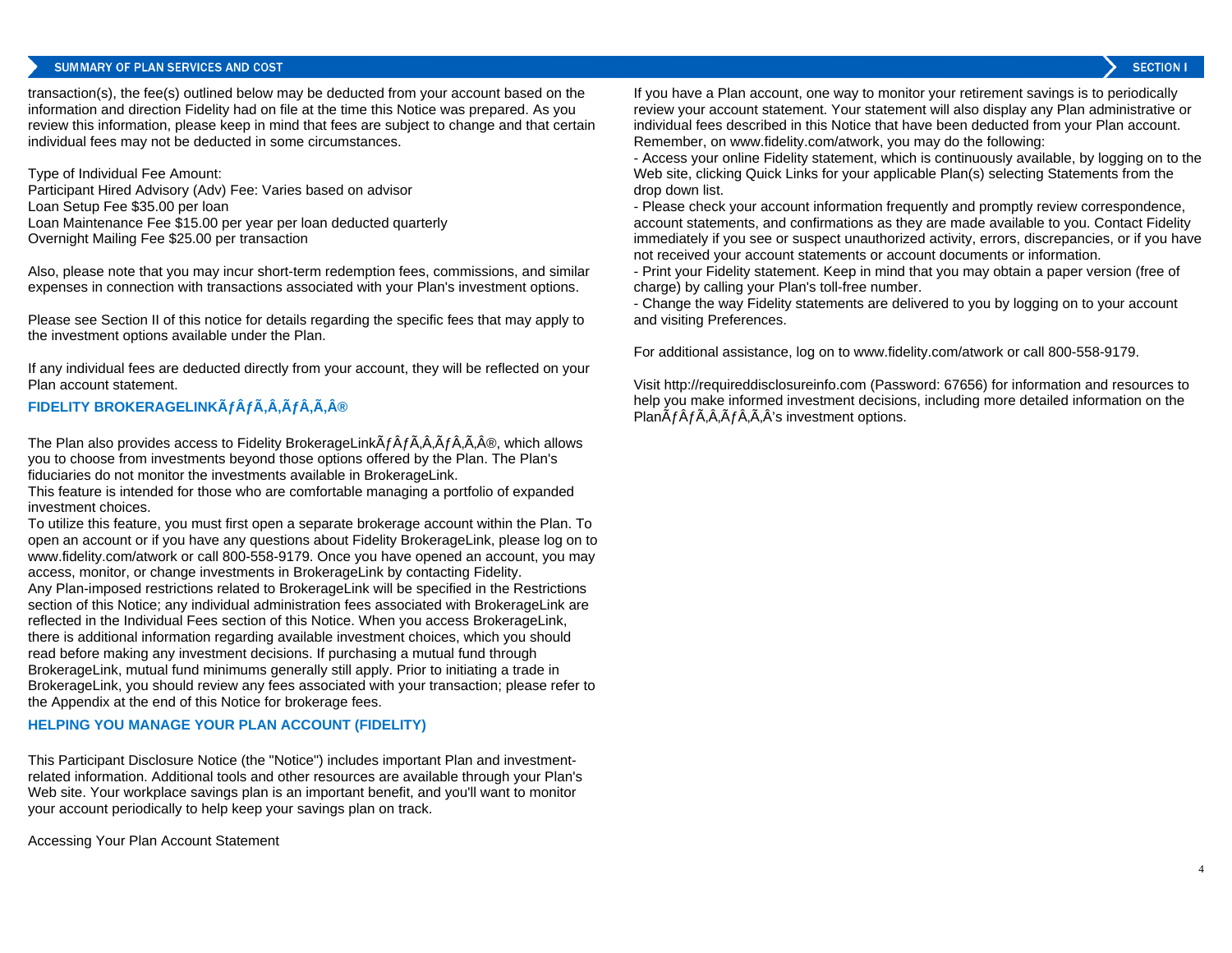# Investment Options Comparative Chart

Your plan offers a variety of professionally managed investments. One of the benefits of the plan is that you get to decide how your contributions are invested. When making investment decisions, you should keep in mind how long you have until retirement,your tolerance for risk, how this retirement plan fits into your overall financial picture, and the impact of fees. The information on the following pages will help you compare the investment options and make more informed decisions about your retirement plan.

## Part A – Performance and Fee Information

Part A consists of performance and fee information for your plan's investment options. It shows you how well the investments have performed in the past as well as any fees and expenses you will pay if you invest in a particular option.

For more information on the impact of fees and expenses associated with your plan, refer to Section I: Summary of Plan Services and Costs or visit the DOL's website at www.dol. gov/sites/default/files/ebsa/about-ebsa/our-activities/resource-center/publications/a-lookat-401k-plan-fees.pdf. Fees are only one of many factors to consider when making an investment decision.

### Part B – Annuity Income Information

Part B contains information about the annuity options available within your employer's retirement plan.

## Part A. Performance and Fee Information

The following your plan's investment options whose value may change based on market fluctuations. When evaluating performance of your variable investment options, you should consider comparing the returns of each investment to an appropriate benchmark, which is included in the chart. A benchmark is a generally accepted unmanaged group of securities whose performance is used as a standard point of reference to measure and compare investment gains or losses for variable return investments. Keep in mind that you may not invest in the benchmark indexes which are shown for comparative purposes only. For investments that use a blend of stocks and bonds to limit risk, such as Target Date or Multi-Asset funds, a difference from the benchmark may be due to a difference in the proportion of stocks to bonds in the fund when compared to the benchmark. Benchmark information for fixed-return investments is not provided in this chart. Past performance does not indicate how an investment will perform in the future.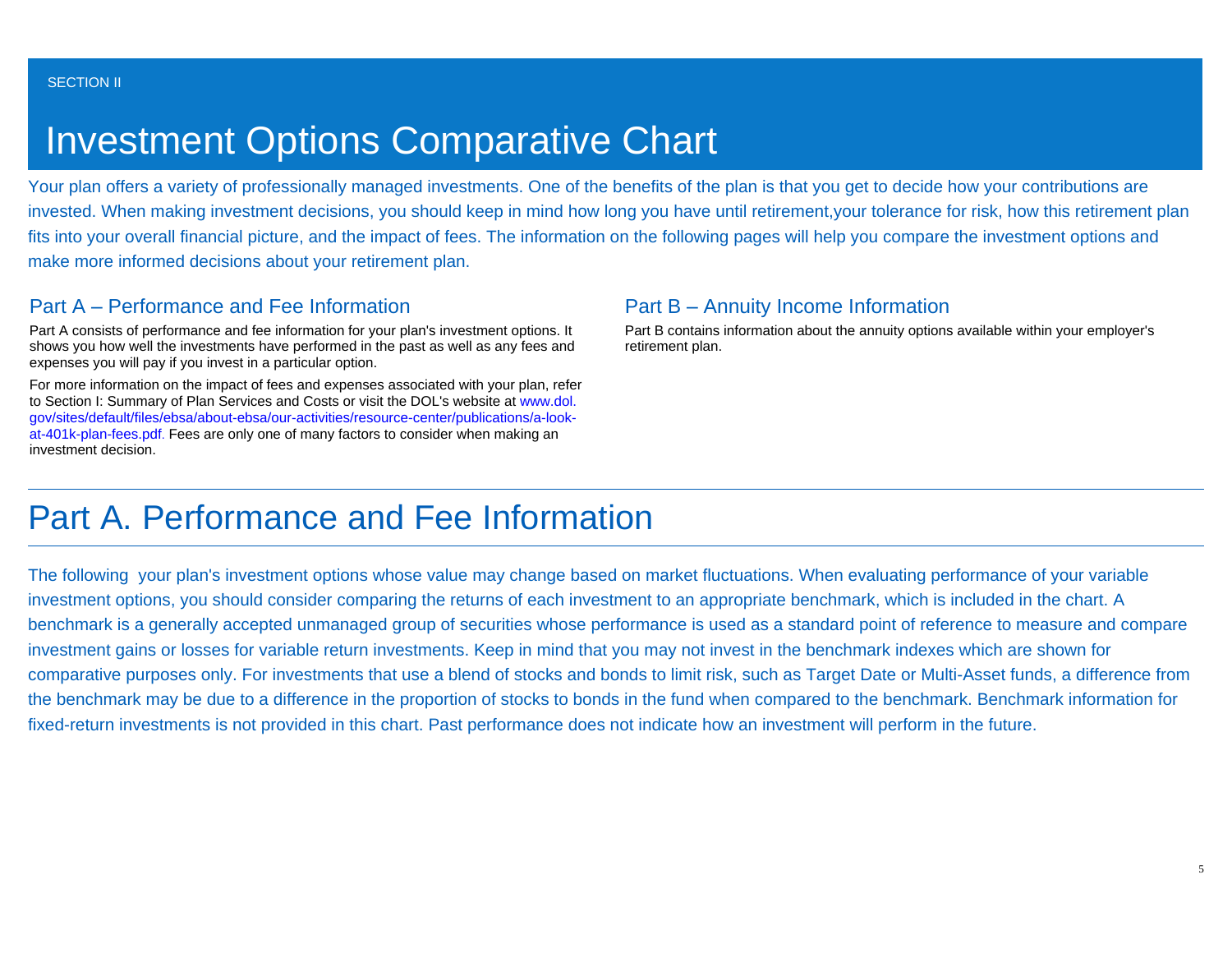## Table 1 – Variable Return Investment Performance as of March 31, 2021

|                                                                                          |                                   |               |                   |               | <b>Average Annual Total</b><br><b>Returns/Benchmark</b> |                       | <b>Total Annual Operating</b><br>Expenses (%/Per \$1000) |                 |                                                                                                                                                                             |
|------------------------------------------------------------------------------------------|-----------------------------------|---------------|-------------------|---------------|---------------------------------------------------------|-----------------------|----------------------------------------------------------|-----------------|-----------------------------------------------------------------------------------------------------------------------------------------------------------------------------|
| <b>Investment Name /</b>                                                                 | <b>Morningstar</b>                | <b>Ticker</b> | Inception         |               |                                                         | 10 Yr. or             |                                                          |                 |                                                                                                                                                                             |
| <b>Benchmark</b>                                                                         | Category                          | Symbol        | <b>Date</b>       | 1 Yr.         |                                                         | 5 Yr. Since Inception | Gross                                                    | <b>Net</b>      | <b>Shareholder Fees &amp; Restrictions*</b>                                                                                                                                 |
| <b>Equities</b>                                                                          |                                   |               |                   |               |                                                         |                       |                                                          |                 |                                                                                                                                                                             |
| <b>Variable Annuity</b>                                                                  |                                   |               |                   |               |                                                         |                       |                                                          |                 |                                                                                                                                                                             |
| <b>CREF Stock Account R2</b>                                                             | Allocation--85%+<br>Equity        | <b>QCSTPX</b> | 04/24/2015        | 60.28%        | 13.97%                                                  | 10.62%                | 0.39%<br>\$3.90                                          | 0.39%<br>\$3.90 | Available in plan(s): 150333<br>Round Trip: If a round trip is made within 60<br>calendar days, exchanges into the same account<br>will be restricted for 90 calendar days. |
| <b>Morningstar Aggressive</b><br><b>Target Risk TR USD</b>                               |                                   |               |                   | 54.80% 13.14% |                                                         | 9.72%                 |                                                          |                 |                                                                                                                                                                             |
| <b>CREF Equity Index</b><br><b>Account R2</b>                                            | Large Blend                       | QCEQPX        | 04/24/2015        | 61.96%        | 16.32%                                                  | 13.44%                | 0.29%<br>\$2.90                                          | 0.29%<br>\$2.90 | Available in plan(s): 150333<br>Round Trip: If a round trip is made within 60<br>calendar days, exchanges into the same account<br>will be restricted for 90 calendar days. |
| <b>Russell 3000 TR USD</b>                                                               |                                   |               |                   | 62.53% 16.64% |                                                         | 13.79%                |                                                          |                 |                                                                                                                                                                             |
| <b>CREF Growth Account R2</b>                                                            | Large Growth                      | QCGRPX        | 04/24/2015        | 65.63%        | 20.36%                                                  | 16.17%                | 0.32%<br>\$3.20                                          | 0.32%<br>\$3.20 | Available in plan(s): 150333<br>Round Trip: If a round trip is made within 60<br>calendar days, exchanges into the same account<br>will be restricted for 90 calendar days. |
| <b>Russell 1000 Growth TR</b><br>USD                                                     |                                   |               |                   | 62.74% 21.05% |                                                         | 16.63%                |                                                          |                 |                                                                                                                                                                             |
| <b>CREF Global Equities</b><br><b>Account R2</b>                                         | <b>World Stock</b>                | QCGLPX        | 04/24/2015        | 61.96% 13.71% |                                                         | 9.93%                 | 0.36%<br>\$3.60                                          | 0.36%<br>\$3.60 | Available in plan(s): 150333<br>Round Trip: If a round trip is made within 60<br>calendar days, exchanges into the same account<br>will be restricted for 90 calendar days. |
| <b>MSCI ACWI NR USD</b>                                                                  |                                   |               |                   | 54.60% 13.21% |                                                         | 9.14%                 |                                                          |                 |                                                                                                                                                                             |
| <b>Fixed Income</b>                                                                      |                                   |               |                   |               |                                                         |                       |                                                          |                 |                                                                                                                                                                             |
| <b>Variable Annuity</b>                                                                  |                                   |               |                   |               |                                                         |                       |                                                          |                 |                                                                                                                                                                             |
| <b>CREF Inflation-Linked</b><br><b>Bond Account R2</b>                                   | Inflation-Protected<br>Bond       | <b>QCILPX</b> | 04/24/2015        | 7.29%         | 3.08%                                                   | 2.81%                 | 0.29%<br>\$2.90                                          | 0.29%<br>\$2.90 | Available in plan(s): 150333<br>Round Trip: If a round trip is made within 60<br>calendar days, exchanges into the same account<br>will be restricted for 90 calendar days. |
| <b>Bloomberg Barclays US</b><br><b>Treasury Inflation Notes</b><br><b>1-10 Yr TR USD</b> |                                   |               |                   | 8.12%         | 3.41%                                                   | 2.64%                 |                                                          |                 |                                                                                                                                                                             |
| <b>CREF Bond Market</b><br><b>Account R2</b>                                             | Intermediate-<br><b>Term Bond</b> |               | QCBMPX 04/24/2015 | 4.42%         | 3.50%                                                   | 3.58%                 | 0.32%<br>\$3.20                                          | 0.32%<br>\$3.20 | Available in plan(s): 150333<br>Round Trip: If a round trip is made within 60<br>calendar days, exchanges into the same account<br>will be restricted for 90 calendar days. |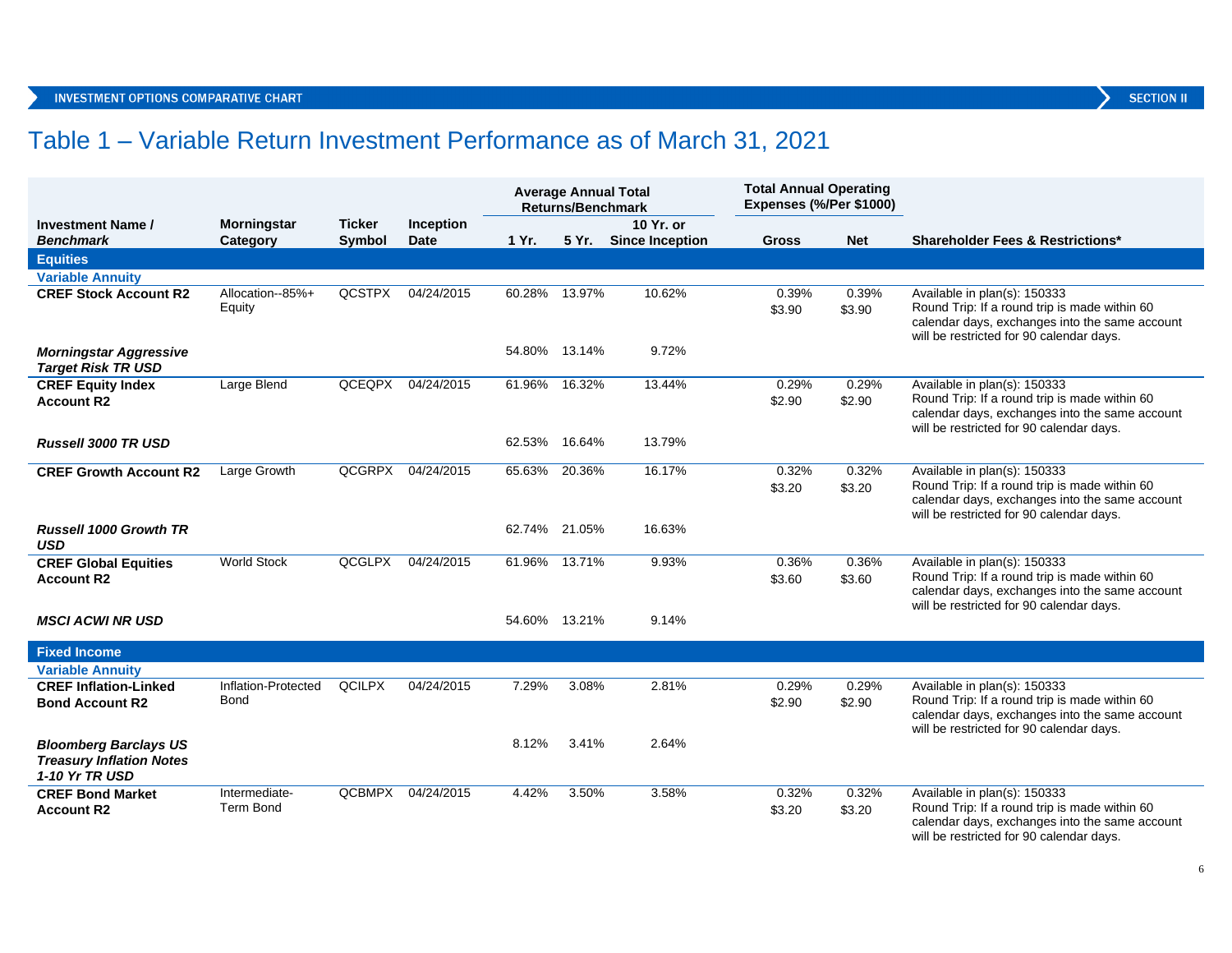|                                                                                                                                                                                                           |                                  |                         |                          | <b>Average Annual Total</b><br><b>Returns/Benchmark</b> |       | <b>Total Annual Operating</b><br>Expenses (%/Per \$1000) |                                              |                 |                                                                                                                                            |
|-----------------------------------------------------------------------------------------------------------------------------------------------------------------------------------------------------------|----------------------------------|-------------------------|--------------------------|---------------------------------------------------------|-------|----------------------------------------------------------|----------------------------------------------|-----------------|--------------------------------------------------------------------------------------------------------------------------------------------|
| <b>Investment Name /</b><br><b>Benchmark</b>                                                                                                                                                              | <b>Morningstar</b><br>Category   | <b>Ticker</b><br>Symbol | Inception<br><b>Date</b> | 1 Yr.                                                   |       | 10 Yr. or<br>5 Yr. Since Inception                       | <b>Gross</b>                                 | <b>Net</b>      | <b>Shareholder Fees &amp; Restrictions*</b>                                                                                                |
| <b>Bloomberg Barclays US</b><br><b>Aggregate Bond TR USD</b>                                                                                                                                              |                                  |                         |                          | 0.71%                                                   | 3.10% | 3.44%                                                    |                                              |                 |                                                                                                                                            |
| <b>Money Market</b>                                                                                                                                                                                       |                                  |                         |                          |                                                         |       |                                                          |                                              |                 |                                                                                                                                            |
| <b>Mutual Fund</b>                                                                                                                                                                                        |                                  |                         |                          |                                                         |       |                                                          |                                              |                 |                                                                                                                                            |
| <b>Vanguard Admiral</b><br><b>Treasury Money Market</b><br><b>Fund Investor</b><br>7-day current annualized yield<br>0.01% as of 03/31/2021<br>7-day effective annualized yield<br>0.01% as of 03/31/2021 | Money Market-<br>Taxable         | <b>VUSXX</b>            | 12/14/1992               | 0.12%                                                   | 1.08% | 0.55%                                                    | 0.09%<br>\$0.90                              | 0.09%<br>\$0.90 | Available in plan(s): 150333                                                                                                               |
| <b>FTSE Treasury Bill 3</b><br><b>Month USD</b>                                                                                                                                                           |                                  |                         |                          | 0.21%                                                   | 1.15% | 0.60%                                                    |                                              |                 |                                                                                                                                            |
| <b>Variable Annuity</b>                                                                                                                                                                                   |                                  |                         |                          |                                                         |       |                                                          |                                              |                 |                                                                                                                                            |
| <b>CREF Money Market</b><br><b>Account R2</b><br>7-day current annualized yield<br>0.00% as of 03/30/2021<br>7-day effective annualized yield<br>0.00% as of 03/30/2021                                   | Money Market-<br>Taxable         |                         | QCMMPX 04/24/2015        | 0.05%                                                   | 0.83% | 0.41%                                                    | 0.29%<br>\$2.90                              | 0.29%<br>\$2.90 | Available in plan(s): 150333                                                                                                               |
| iMoneyNet Money Fund<br>Averages - All<br><b>Government</b>                                                                                                                                               |                                  |                         |                          | 0.03%                                                   | 0.80% | 0.41%                                                    |                                              |                 |                                                                                                                                            |
| <b>Multi-Asset</b>                                                                                                                                                                                        |                                  |                         |                          |                                                         |       |                                                          |                                              |                 |                                                                                                                                            |
| <b>Mutual Fund</b>                                                                                                                                                                                        |                                  |                         |                          |                                                         |       |                                                          |                                              |                 |                                                                                                                                            |
| <b>TIAA-CREF Lifecycle</b><br><b>Index Retirement Income</b><br><b>Fund Institutional</b>                                                                                                                 | Allocation--30% to<br>50% Equity | <b>TRILX</b>            | 09/30/2009               | 22.17%                                                  | 7.71% | 6.61%                                                    | 0.26%<br>\$2.60                              | 0.10%<br>\$1.00 | Available in plan(s): 150333<br>Round Trip: You cannot exchange into the fund<br>within 30 calendar days of exchanging out of the<br>fund. |
| <b>S&amp;P Target Date</b><br><b>Retirement Income TR</b><br><b>USD</b>                                                                                                                                   |                                  |                         |                          | 16.64%                                                  | 6.04% | 5.27%                                                    | <b>Contractual Waiver</b><br>Exp: 09/30/2021 |                 |                                                                                                                                            |
| <b>TIAA-CREF Lifecycle</b><br>Index 2010 Fund<br><b>Institutional</b>                                                                                                                                     | Target Date 2000-<br>2010        | <b>TLTIX</b>            | 09/30/2009               | 22.03%                                                  | 7.86% | 6.84%                                                    | 0.25%<br>\$2.50                              | 0.10%<br>\$1.00 | Available in plan(s): 150333<br>Round Trip: You cannot exchange into the fund<br>within 30 calendar days of exchanging out of the<br>fund. |
| S&P Target Date 2010 TR<br><b>USD</b>                                                                                                                                                                     |                                  |                         |                          | 19.92%                                                  | 6.92% | 5.94%                                                    | <b>Contractual Waiver</b><br>Exp: 09/30/2021 |                 |                                                                                                                                            |
| <b>TIAA-CREF Lifecycle</b><br>Index 2015 Fund<br><b>Institutional</b>                                                                                                                                     | Target-Date 2015                 | <b>TLFIX</b>            | 09/30/2009               | 24.66%                                                  | 8.47% | 7.29%                                                    | 0.23%<br>\$2.30                              | 0.10%<br>\$1.00 | Available in plan(s): 150333<br>Round Trip: You cannot exchange into the fund<br>within 30 calendar days of exchanging out of the<br>fund. |
| S&P Target Date 2015 TR<br><b>USD</b>                                                                                                                                                                     |                                  |                         |                          | 22.79%                                                  | 7.63% | 6.55%                                                    | <b>Contractual Waiver</b><br>Exp: 09/30/2021 |                 |                                                                                                                                            |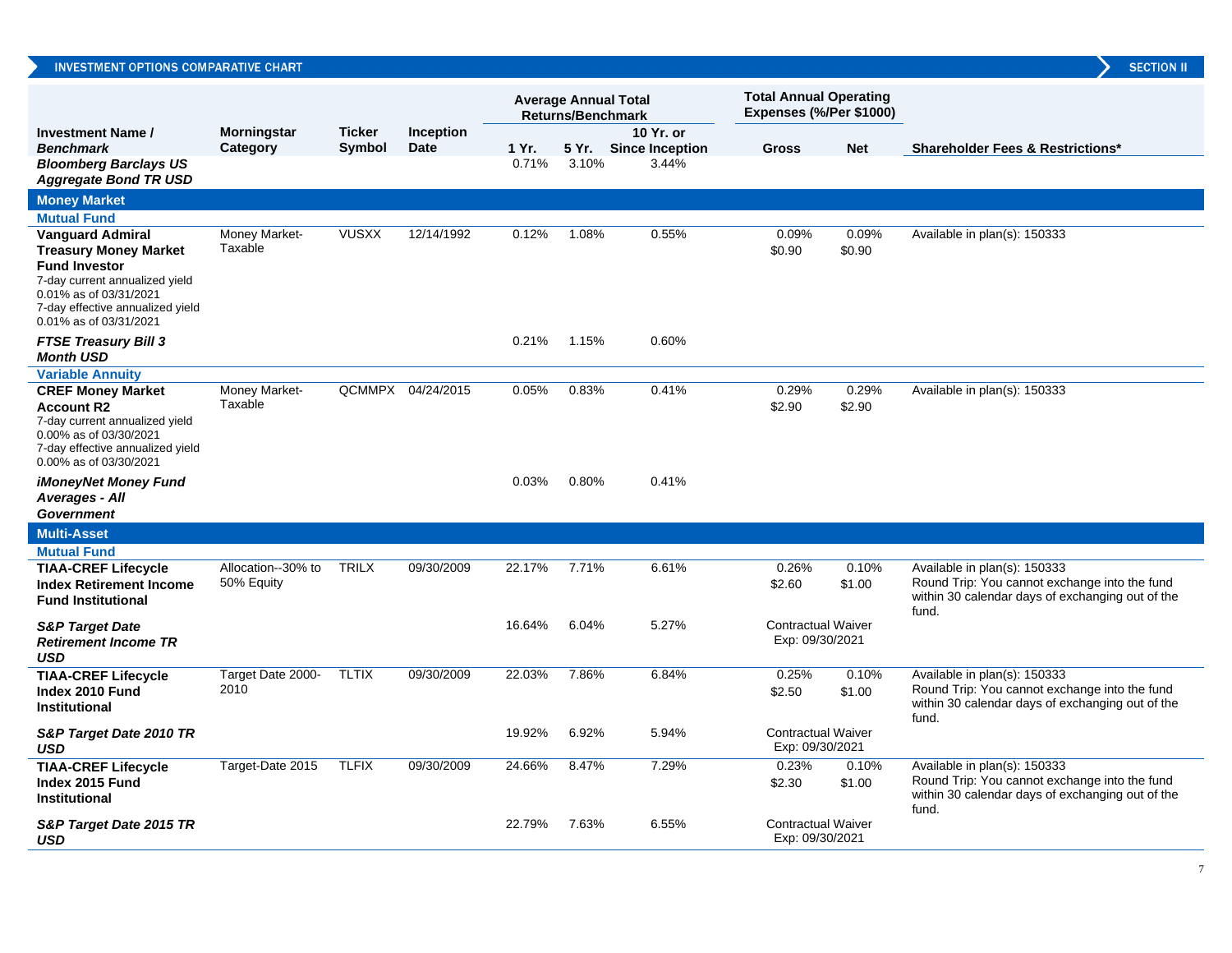|                                                                       |                    |               |                  | <b>Average Annual Total</b><br><b>Returns/Benchmark</b> |        | <b>Total Annual Operating</b><br>Expenses (%/Per \$1000) |                                              |                 |                                                                                                                                            |
|-----------------------------------------------------------------------|--------------------|---------------|------------------|---------------------------------------------------------|--------|----------------------------------------------------------|----------------------------------------------|-----------------|--------------------------------------------------------------------------------------------------------------------------------------------|
| Investment Name /                                                     | <b>Morningstar</b> | <b>Ticker</b> | <b>Inception</b> |                                                         |        | 10 Yr. or                                                |                                              |                 |                                                                                                                                            |
| Benchmark                                                             | Category           | Symbol        | <b>Date</b>      | 1 Yr.                                                   | 5 Yr.  | <b>Since Inception</b>                                   | <b>Gross</b>                                 | <b>Net</b>      | <b>Shareholder Fees &amp; Restrictions*</b>                                                                                                |
| <b>TIAA-CREF Lifecycle</b><br>Index 2020 Fund<br>Institutional        | Target-Date 2020   | <b>TLWIX</b>  | 09/30/2009       | 27.43%                                                  | 9.19%  | 7.83%                                                    | 0.21%<br>\$2.10                              | 0.10%<br>\$1.00 | Available in plan(s): 150333<br>Round Trip: You cannot exchange into the fund<br>within 30 calendar days of exchanging out of the<br>fund. |
| S&P Target Date 2020 TR<br>USD                                        |                    |               |                  | 25.04%                                                  | 8.22%  | 7.05%                                                    | <b>Contractual Waiver</b><br>Exp: 09/30/2021 |                 |                                                                                                                                            |
| <b>TIAA-CREF Lifecycle</b><br>Index 2025 Fund<br>Institutional        | Target-Date 2025   | <b>TLQIX</b>  | 09/30/2009       | 31.79%                                                  | 10.12% | 8.47%                                                    | 0.20%<br>\$2.00                              | 0.10%<br>\$1.00 | Available in plan(s): 150333<br>Round Trip: You cannot exchange into the fund<br>within 30 calendar days of exchanging out of the<br>fund. |
| S&P Target Date 2025 TR<br>USD                                        |                    |               |                  | 30.77%                                                  | 9.24%  | 7.69%                                                    | <b>Contractual Waiver</b><br>Exp: 09/30/2021 |                 |                                                                                                                                            |
| <b>TIAA-CREF Lifecycle</b><br>Index 2030 Fund<br><b>Institutional</b> | Target-Date 2030   | <b>TLHIX</b>  | 09/30/2009       | 36.41%                                                  | 11.05% | 9.10%                                                    | 0.20%<br>\$2.00                              | 0.10%<br>\$1.00 | Available in plan(s): 150333<br>Round Trip: You cannot exchange into the fund<br>within 30 calendar days of exchanging out of the<br>fund. |
| S&P Target Date 2030 TR<br>USD                                        |                    |               |                  | 36.53%                                                  | 10.15% | 8.28%                                                    | <b>Contractual Waiver</b><br>Exp: 09/30/2021 |                 |                                                                                                                                            |
| <b>TIAA-CREF Lifecycle</b><br>Index 2035 Fund<br><b>Institutional</b> | Target-Date 2035   | <b>TLYIX</b>  | 09/30/2009       | 41.18%                                                  | 11.97% | 9.71%                                                    | 0.19%<br>\$1.90                              | 0.10%<br>\$1.00 | Available in plan(s): 150333<br>Round Trip: You cannot exchange into the fund<br>within 30 calendar days of exchanging out of the<br>fund. |
| S&P Target Date 2035 TR<br>USD                                        |                    |               |                  | 42.83%                                                  | 11.08% | 8.86%                                                    | <b>Contractual Waiver</b><br>Exp: 09/30/2021 |                 |                                                                                                                                            |
| <b>TIAA-CREF Lifecycle</b><br>Index 2040 Fund<br>Institutional        | Target-Date 2040   | <b>TLZIX</b>  | 09/30/2009       | 46.22%                                                  | 12.86% | 10.25%                                                   | 0.19%<br>\$1.90                              | 0.10%<br>\$1.00 | Available in plan(s): 150333<br>Round Trip: You cannot exchange into the fund<br>within 30 calendar days of exchanging out of the<br>fund. |
| S&P Target Date 2040 TR<br>USD                                        |                    |               |                  | 47.29%                                                  | 11.73% | 9.26%                                                    | <b>Contractual Waiver</b><br>Exp: 09/30/2021 |                 |                                                                                                                                            |
| <b>TIAA-CREF Lifecycle</b><br>Index 2045 Fund<br>Institutional        | Target-Date 2045   | <b>TLXIX</b>  | 09/30/2009       | 51.43%                                                  | 13.48% | 10.56%                                                   | 0.19%<br>\$1.90                              | 0.10%<br>\$1.00 | Available in plan(s): 150333<br>Round Trip: You cannot exchange into the fund<br>within 30 calendar days of exchanging out of the<br>fund. |
| S&P Target Date 2045 TR<br>USD                                        |                    |               |                  | 49.94%                                                  | 12.12% | 9.52%                                                    | <b>Contractual Waiver</b><br>Exp: 09/30/2021 |                 |                                                                                                                                            |
| <b>TIAA-CREF Lifecycle</b><br>Index 2050 Fund<br>Institutional        | Target-Date 2050   | <b>TLLIX</b>  | 09/30/2009       | 52.40%                                                  | 13.65% | 10.64%                                                   | 0.19%<br>\$1.90                              | 0.10%<br>\$1.00 | Available in plan(s): 150333<br>Round Trip: You cannot exchange into the fund<br>within 30 calendar days of exchanging out of the<br>fund. |
| S&P Target Date 2050 TR<br>USD                                        |                    |               |                  | 51.32%                                                  | 12.40% | 9.73%                                                    | <b>Contractual Waiver</b><br>Exp: 09/30/2021 |                 |                                                                                                                                            |
| <b>TIAA-CREF Lifecycle</b><br>Index 2055 Fund<br>Institutional        | Target-Date 2055   | <b>TTIIX</b>  | 04/29/2011       | 53.28%                                                  | 13.78% | 10.42%                                                   | 0.20%<br>\$2.00                              | 0.10%<br>\$1.00 | Available in plan(s): 150333<br>Round Trip: You cannot exchange into the fund<br>within 30 calendar days of exchanging out of the<br>fund. |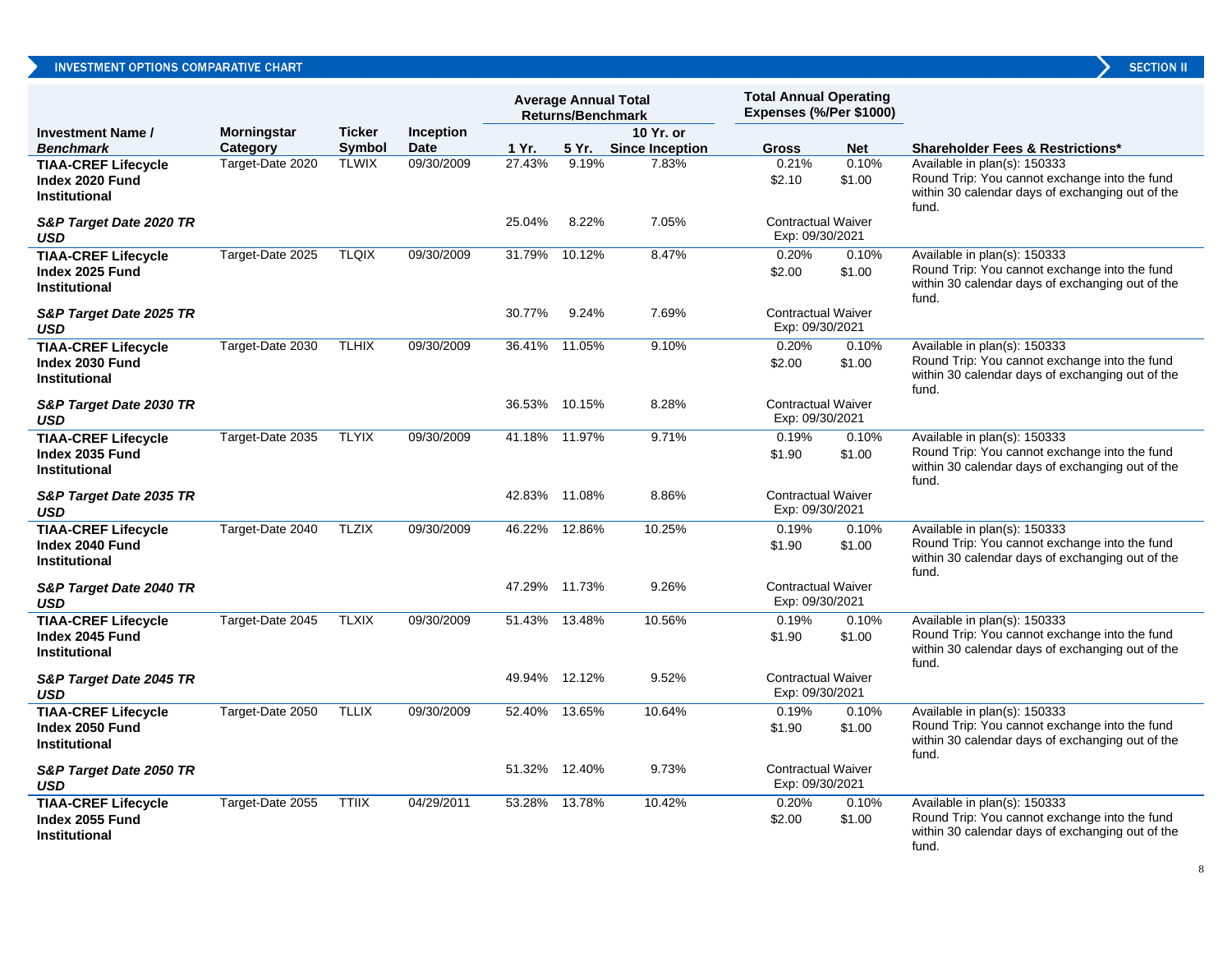|                                                          |                    |               |                  | <b>Average Annual Total</b><br><b>Returns/Benchmark</b> |        | <b>Total Annual Operating</b><br>Expenses (%/Per \$1000) |                                              |                 |                                                                                                                                             |
|----------------------------------------------------------|--------------------|---------------|------------------|---------------------------------------------------------|--------|----------------------------------------------------------|----------------------------------------------|-----------------|---------------------------------------------------------------------------------------------------------------------------------------------|
| <b>Investment Name /</b>                                 | <b>Morningstar</b> | Ticker        | <b>Inception</b> |                                                         |        | 10 Yr. or                                                |                                              |                 |                                                                                                                                             |
| <b>Benchmark</b>                                         | Category           | Symbol        | <b>Date</b>      | 1 Yr.                                                   | 5 Yr.  | <b>Since Inception</b>                                   | <b>Gross</b>                                 | <b>Net</b>      | <b>Shareholder Fees &amp; Restrictions*</b>                                                                                                 |
| S&P Target Date 2055 TR<br><b>USD</b>                    |                    |               |                  | 51.99%                                                  | 12.54% | 9.60%                                                    | <b>Contractual Waiver</b><br>Exp: 09/30/2021 |                 |                                                                                                                                             |
| <b>TIAA-CREF Lifecycle</b>                               | <b>Target-Date</b> | <b>TVIIX</b>  | 09/26/2014       | 53.91%                                                  | 13.90% | 10.82%                                                   | 0.26%                                        | 0.10%           | Available in plan(s): 150333                                                                                                                |
| Index 2060 Fund<br>Institutional                         | $2060+$            |               |                  |                                                         |        |                                                          | \$2.60                                       | \$1.00          | Round Trip: You cannot exchange into the fund<br>within 30 calendar days of exchanging out of the<br>fund.                                  |
| S&P Target Date 2060+<br><b>TRUSD</b>                    |                    |               |                  | 52.11%                                                  | 12.69% | 9.90%                                                    | <b>Contractual Waiver</b><br>Exp: 09/30/2021 |                 |                                                                                                                                             |
| <b>Variable Annuity</b>                                  |                    |               |                  |                                                         |        |                                                          |                                              |                 |                                                                                                                                             |
| <b>CREF Social Choice</b>                                | Allocation--50% to | <b>QCSCPX</b> | 04/24/2015       | 33.82%                                                  | 10.09% | 8.33%                                                    | 0.32%                                        | 0.32%           | Available in plan(s): 150333                                                                                                                |
| <b>Account R2</b>                                        | 70% Equity         |               |                  |                                                         |        |                                                          | \$3.20                                       | \$3.20          | Round Trip: If a round trip is made within 60<br>calendar days, exchanges into the same account<br>will be restricted for 90 calendar days. |
| <b>Morningstar Moderate</b><br><b>Target Risk TR USD</b> |                    |               |                  | 33.07%                                                  | 9.75%  | 7.59%                                                    |                                              |                 |                                                                                                                                             |
| <b>Real Estate</b>                                       |                    |               |                  |                                                         |        |                                                          |                                              |                 |                                                                                                                                             |
| <b>Variable Annuity</b>                                  |                    |               |                  |                                                         |        |                                                          |                                              |                 |                                                                                                                                             |
| <b>TIAA Real Estate Account</b>                          | N/A                | QREARX        | 10/02/1995       | 1.26%                                                   | 3.85%  | 7.01%                                                    | 0.78%<br>\$7.80                              | 0.78%<br>\$7.80 | Available in plan(s): 150333<br>Transfers out: Limit 1 per quarter. Limitations may<br>apply to any transaction resulting in a balance >    |
| <b>S&amp;P 500 TR USD</b>                                |                    |               |                  | 56.35%                                                  | 16.29% | 13.91%                                                   |                                              |                 | \$150,000.                                                                                                                                  |

Table 1 shows fee and expense information for the investment options listed including the Total Annual Operating Expenses expressed as a percentage and a dollar amount based upon a \$1,000 accumulation both as net and gross of expenses. Total Annual Operating Expenses is a measure of what it costs to operate an investment, expressed as a percentage of its assets, as a dollar amount or in basis points. These are costs the investor pays through a reduction in the investment's rate of return.

| * Legend of plan name for each applicable plan number |                                                                       |  |  |  |  |  |  |  |
|-------------------------------------------------------|-----------------------------------------------------------------------|--|--|--|--|--|--|--|
| <b>Plans</b>                                          | <b>Plan Names</b>                                                     |  |  |  |  |  |  |  |
| 150333                                                | ILLINOIS INSTITUTE OF TECHNOLOGY DEFINED CONTRIBUTION<br>PI AN        |  |  |  |  |  |  |  |
| 150335                                                | <b>ILLINOIS INSTITUTE OF TECHNOLOGY TAX DEFERRED ANNUITY</b><br>PI AN |  |  |  |  |  |  |  |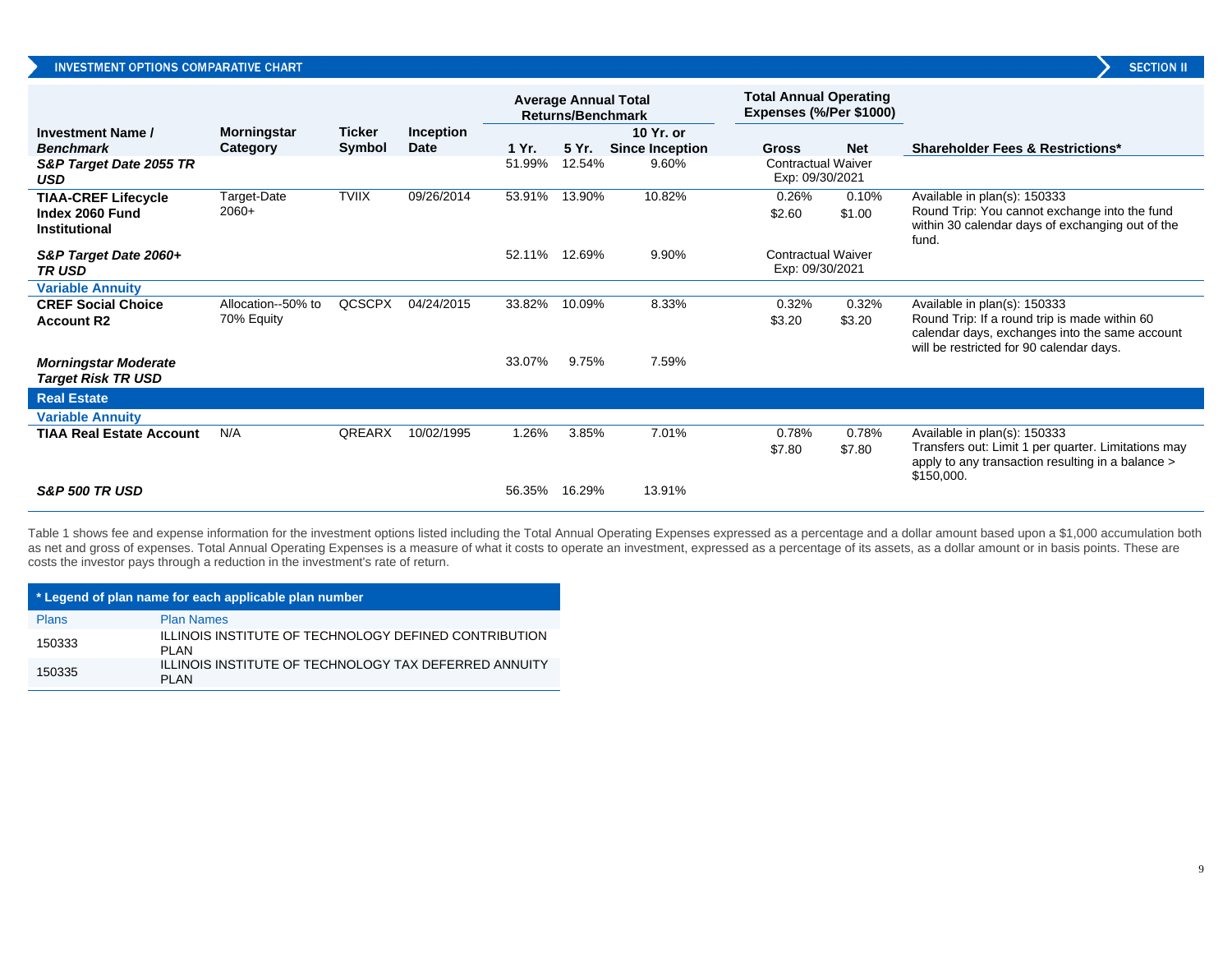## **FIDELITY**

To request additional plan information from this service provider or a paper copy of information available online, free of charge, contact: Fidelity Investments PO Box #770003 Cincinnati OH 45277-0065 800-558-9179

www.fidelity.com

## Table 1 – Variable Return Investment Performance as of March 31, 2021

|                                              |                                |                         |                          | <b>Average Annual Total</b><br><b>Returns/Benchmark</b> |        |                                     | <b>Total Annual Operating</b><br>Expenses (%/Per \$1000) |                 |                                            |
|----------------------------------------------|--------------------------------|-------------------------|--------------------------|---------------------------------------------------------|--------|-------------------------------------|----------------------------------------------------------|-----------------|--------------------------------------------|
| <b>Investment Name /</b><br><b>Benchmark</b> | <b>Morningstar</b><br>Category | <b>Ticker</b><br>Symbol | Inception<br><b>Date</b> | 1 Yr.                                                   | 5 Yr.  | 10 Yr. or<br><b>Since Inception</b> | <b>Gross</b>                                             | <b>Net</b>      | <b>Shareholder Fees &amp; Restrictions</b> |
| <b>Allocation</b>                            |                                |                         |                          |                                                         |        |                                     |                                                          |                 |                                            |
| <b>Mutual Fund</b>                           |                                |                         |                          |                                                         |        |                                     |                                                          |                 |                                            |
| <b>Fidelity Freedom® 2005</b><br>Κ           | Target-Date<br>2000-2010       | <b>FSNJX</b>            |                          | 16.99%                                                  |        | $\sim$                              | 0.42%<br>\$4.20                                          | 0.42%<br>\$4.20 |                                            |
| <b>BBgBarc US Agg Bond TR</b><br><b>USD</b>  |                                |                         |                          | 0.71%                                                   | 3.10%  |                                     |                                                          |                 |                                            |
| Fidelity Freedom® 2010<br>Κ                  | Target-Date<br>2000-2010       | <b>FSNKX</b>            |                          | 22.11%                                                  |        | $\blacksquare$                      | 0.45%<br>\$4.50                                          | 0.45%<br>\$4.50 |                                            |
| <b>BBgBarc US Agg Bond TR</b><br><b>USD</b>  |                                |                         |                          | 0.71%                                                   | 3.10%  |                                     |                                                          |                 |                                            |
| Fidelity Freedom® 2015<br>Κ                  | Target-Date<br>2015            | <b>FSNLX</b>            |                          | 27.45%                                                  |        | $\overline{\phantom{a}}$            | 0.49%<br>\$4.90                                          | 0.49%<br>\$4.90 |                                            |
| <b>BBgBarc US Agg Bond TR</b><br><b>USD</b>  |                                |                         |                          | 0.71%                                                   | 3.10%  |                                     |                                                          |                 |                                            |
| Fidelity Freedom® 2020<br>Κ                  | Target-Date<br>2020            | <b>FSNOX</b>            |                          | 32.66%                                                  |        | $\blacksquare$                      | 0.52%<br>\$5.20                                          | 0.52%<br>\$5.20 |                                            |
| <b>S&amp;P 500 TR USD</b>                    |                                |                         |                          | 56.35%                                                  | 16.29% |                                     |                                                          |                 |                                            |
| Fidelity Freedom® 2025<br>ĸ                  | Target-Date<br>2025            | <b>FSNPX</b>            |                          | 36.74%                                                  |        | $\blacksquare$                      | 0.56%<br>\$5.60                                          | 0.56%<br>\$5.60 |                                            |
| <b>S&amp;P 500 TR USD</b>                    |                                |                         |                          | 56.35%                                                  | 16.29% |                                     |                                                          |                 |                                            |
| Fidelity Freedom® 2030<br>Κ                  | Target-Date<br>2030            | <b>FSNQX</b>            |                          | 42.20%                                                  |        |                                     | 0.59%<br>\$5.90                                          | 0.59%<br>\$5.90 |                                            |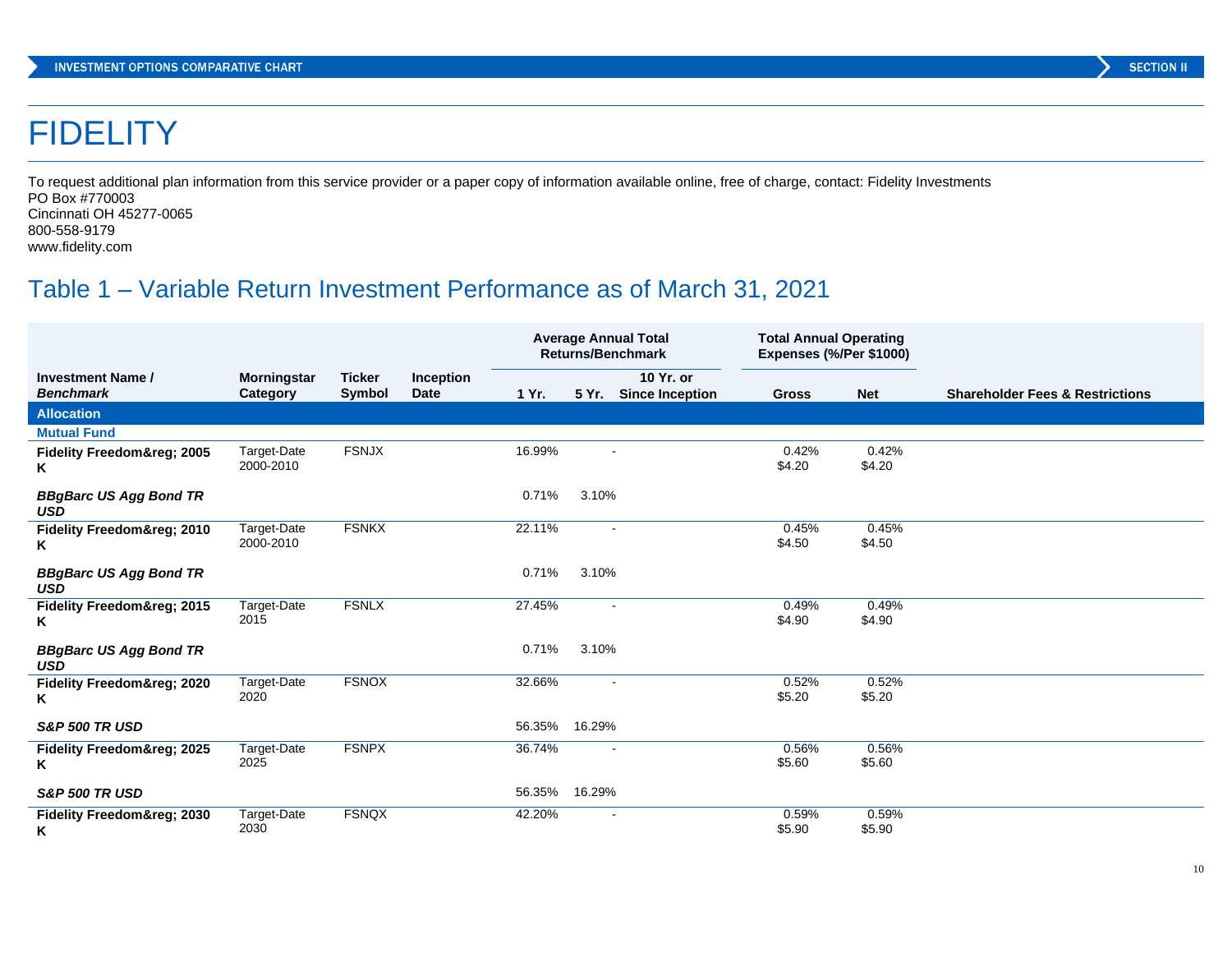|                                                       |                               |                         |                   | <b>Average Annual Total</b><br>Returns/Benchmark |                | <b>Total Annual Operating</b><br>Expenses (%/Per \$1000) |                 |                 |                                            |
|-------------------------------------------------------|-------------------------------|-------------------------|-------------------|--------------------------------------------------|----------------|----------------------------------------------------------|-----------------|-----------------|--------------------------------------------|
| <b>Investment Name /</b><br><b>Benchmark</b>          | Morningstar<br>Category       | <b>Ticker</b><br>Symbol | Inception<br>Date | 1 Yr.                                            |                | 10 Yr. or<br>5 Yr. Since Inception                       | <b>Gross</b>    | <b>Net</b>      | <b>Shareholder Fees &amp; Restrictions</b> |
| <b>S&amp;P 500 TR USD</b>                             |                               |                         |                   | 56.35%                                           | 16.29%         |                                                          |                 |                 |                                            |
| Fidelity Freedom® 2035<br>Κ                           | Target-Date<br>2035           | <b>FSNUX</b>            |                   | 51.80%                                           |                |                                                          | 0.63%<br>\$6.30 | 0.63%<br>\$6.30 |                                            |
| <b>S&amp;P 500 TR USD</b>                             |                               |                         |                   | 56.35%                                           | 16.29%         |                                                          |                 |                 |                                            |
| Fidelity Freedom® 2040<br>Κ                           | Target-Date<br>2040           | <b>FSNVX</b>            |                   | 57.77%                                           |                |                                                          | 0.65%<br>\$6.50 | 0.65%<br>\$6.50 |                                            |
| <b>S&amp;P 500 TR USD</b>                             |                               |                         |                   | 56.35%                                           | 16.29%         |                                                          |                 |                 |                                            |
| <b>Fidelity Freedom® 2045</b><br>Κ                    | Target-Date<br>2045           | <b>FSNZX</b>            |                   | 57.85%                                           |                |                                                          | 0.65%<br>\$6.50 | 0.65%<br>\$6.50 |                                            |
| <b>S&amp;P 500 TR USD</b>                             |                               |                         |                   | 56.35% 16.29%                                    |                |                                                          |                 |                 |                                            |
| Fidelity Freedom® 2050<br>Κ                           | Target-Date<br>2050           | <b>FNSBX</b>            |                   | 57.78%                                           |                |                                                          | 0.65%<br>\$6.50 | 0.65%<br>\$6.50 |                                            |
| <b>S&amp;P 500 TR USD</b>                             |                               |                         |                   | 56.35%                                           | 16.29%         |                                                          |                 |                 |                                            |
| Fidelity Freedom® 2055<br>Κ                           | Target-Date<br>2055           | <b>FNSDX</b>            |                   | 57.70%                                           | $\blacksquare$ |                                                          | 0.65%<br>\$6.50 | 0.65%<br>\$6.50 |                                            |
| <b>S&amp;P 500 TR USD</b>                             |                               |                         |                   | 56.35%                                           | 16.29%         |                                                          |                 |                 |                                            |
| Fidelity Freedom® 2060<br>Κ                           | Target-Date<br>$2060+$        | <b>FNSFX</b>            |                   | 57.77%                                           |                |                                                          | 0.65%<br>\$6.50 | 0.65%<br>\$6.50 |                                            |
| <b>S&amp;P 500 TR USD</b>                             |                               |                         |                   | 56.35%                                           | 16.29%         |                                                          |                 |                 |                                            |
| Fidelity Freedom® 2065 K                              | Target-Date<br>$2060+$        | <b>FFSDX</b>            |                   | 57.72%                                           |                |                                                          | 0.65%<br>\$6.50 | 0.65%<br>\$6.50 |                                            |
| <b>Morningstar Lifetime Mod</b><br><b>2060 TR USD</b> |                               |                         |                   | 53.51%                                           | 12.41%         |                                                          |                 |                 |                                            |
| <b>Fidelity Freedom®</b><br>Income K                  | Target-Date<br>Retirement     | <b>FNSHX</b>            |                   | 14.02%                                           |                | $\overline{a}$                                           | 0.42%<br>\$4.20 | 0.42%<br>\$4.20 |                                            |
| <b>BBgBarc US Agg Bond TR</b><br><b>USD</b>           |                               |                         |                   | 0.71%                                            | 3.10%          |                                                          |                 |                 |                                            |
| <b>Equities</b>                                       |                               |                         |                   |                                                  |                |                                                          |                 |                 |                                            |
| <b>Mutual Fund</b>                                    |                               |                         |                   |                                                  |                |                                                          |                 |                 |                                            |
| Fidelity® International<br>Index                      | Foreign Large<br><b>Blend</b> | <b>FSPSX</b>            |                   | 45.39%                                           | 9.05%          |                                                          | 0.04%<br>\$0.40 | 0.04%<br>\$0.40 |                                            |
| <b>MSCI EAFE NR USD</b>                               |                               |                         |                   | 44.57%                                           | 8.85%          |                                                          |                 |                 |                                            |
| Fidelity® International                               | Foreign Large                 | <b>FIDKX</b>            |                   | 57.99%                                           | 11.48%         |                                                          | 0.91%           | 0.91%           |                                            |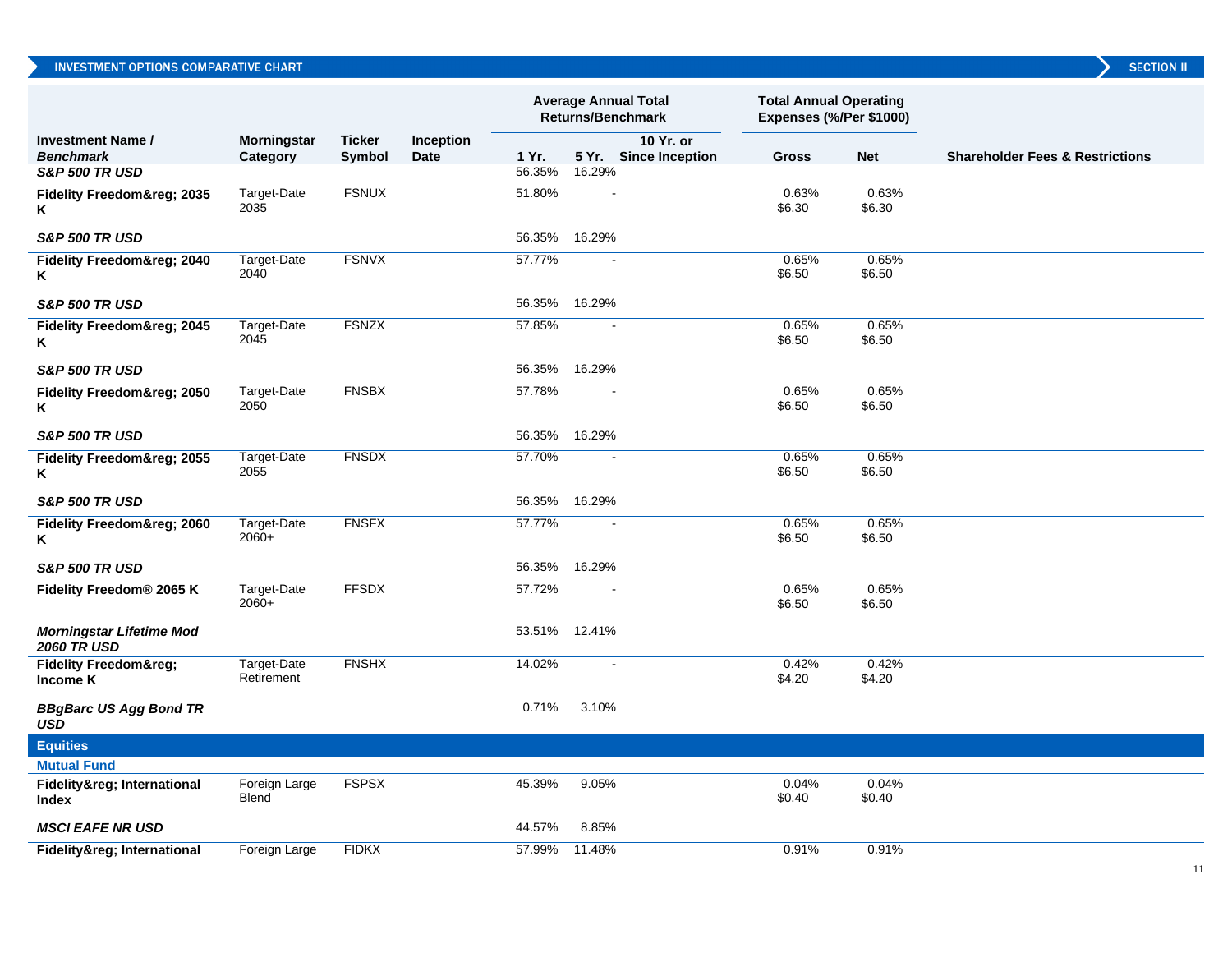|                                                              |                        |               |             | <b>Average Annual Total</b><br><b>Returns/Benchmark</b> |        | <b>Total Annual Operating</b><br>Expenses (%/Per \$1000) |                                             |                      |                                                                                                            |
|--------------------------------------------------------------|------------------------|---------------|-------------|---------------------------------------------------------|--------|----------------------------------------------------------|---------------------------------------------|----------------------|------------------------------------------------------------------------------------------------------------|
| <b>Investment Name /</b>                                     | <b>Morningstar</b>     | <b>Ticker</b> | Inception   |                                                         |        | 10 Yr. or                                                |                                             |                      |                                                                                                            |
| <b>Benchmark</b><br><b>Discovery K</b>                       | Category<br>Growth     | Symbol        | <b>Date</b> | 1 Yr.                                                   |        | 5 Yr. Since Inception                                    | <b>Gross</b><br>\$9.10                      | <b>Net</b><br>\$9.10 | <b>Shareholder Fees &amp; Restrictions</b>                                                                 |
|                                                              |                        |               |             |                                                         |        |                                                          |                                             |                      |                                                                                                            |
| <b>MSCI EAFE NR USD</b>                                      |                        |               |             | 44.57%                                                  | 8.85%  |                                                          |                                             |                      |                                                                                                            |
| Dodge & Cox International<br><b>Stock Fund</b>               | Foreign Large<br>Value | <b>DODFX</b>  |             | 57.43%                                                  | 8.96%  |                                                          | 0.63%<br>\$6.30                             | 0.63%<br>\$6.30      | Round Trip: You cannot exchange into the<br>fund within 30 calendar days of exchanging<br>out of the fund. |
| <b>MSCI EAFE NR USD</b>                                      |                        |               |             | 44.57%                                                  | 8.85%  |                                                          |                                             |                      |                                                                                                            |
| Fidelity® 500 Index                                          | Large Blend            | <b>FXAIX</b>  |             | 56.34%                                                  | 16.28% |                                                          | 0.02%<br>\$0.20                             | 0.02%<br>\$0.20      |                                                                                                            |
| <b>S&amp;P 500 TR USD</b>                                    |                        |               |             | 56.35%                                                  | 16.29% |                                                          |                                             |                      |                                                                                                            |
| Fidelity®:<br>Contrafund® K6                                 | Large Growth           | <b>FLCNX</b>  |             | 54.70%                                                  |        |                                                          | 0.45%<br>\$4.50                             | 0.45%<br>\$4.50      |                                                                                                            |
| <b>S&amp;P 500 TR USD</b>                                    |                        |               |             | 56.35%                                                  | 16.29% |                                                          |                                             |                      |                                                                                                            |
| <b>Harbor Capital Appreciation</b><br><b>Fund Retirement</b> | Large Growth           | <b>HNACX</b>  |             | 69.33%                                                  | 23.08% |                                                          | 0.64%<br>\$6.40                             | 0.59%<br>\$5.90      | Round Trip: You cannot exchange into the<br>fund within 30 calendar days of exchanging<br>out of the fund. |
| <b>Russell 1000 Growth TR USD</b>                            |                        |               |             | 62.74%                                                  | 21.05% |                                                          | <b>Contractual Waiver</b><br>Exp: 28-FEB-22 |                      |                                                                                                            |
| <b>PIMCO RAE US Fund</b><br><b>Institutional</b>             | Large Value            | <b>PKAIX</b>  |             | 64.46%                                                  | 12.38% |                                                          | 0.52%<br>\$5.20                             | 0.41%<br>\$4.10      | Round Trip: You cannot exchange into the<br>fund within 30 calendar days of exchanging<br>out of the fund. |
| <b>Russell 1000 Value TR USD</b>                             |                        |               |             | 56.09%                                                  | 11.74% |                                                          | <b>Contractual Waiver</b><br>Exp: 31-OCT-21 |                      |                                                                                                            |
| Fidelity® Extended<br><b>Market Index</b>                    | Mid-Cap Blend          | <b>FSMAX</b>  |             | 97.89%                                                  | 18.00% |                                                          | 0.05%<br>\$0.50                             | 0.05%<br>\$0.50      |                                                                                                            |
| <b>DJ US Completion Total</b><br><b>Stock Mkt TR USD</b>     |                        |               |             | 97.84%                                                  | 17.86% |                                                          |                                             |                      |                                                                                                            |
| <b>Nuveen Real Estate</b><br><b>Securities Fund R6</b>       | <b>Real Estate</b>     | <b>FREGX</b>  |             | 30.72%                                                  | 5.29%  |                                                          | 0.88%<br>\$8.80                             | 0.88%<br>\$8.80      | Round Trip: You cannot exchange into the<br>fund within 30 calendar days of exchanging<br>out of the fund. |
| <b>MSCI US REIT GR USD</b>                                   |                        |               |             | 37.69%                                                  | 5.32%  |                                                          |                                             |                      |                                                                                                            |
| T. Rowe Price Small-Cap                                      | <b>Small Blend</b>     | <b>PRVIX</b>  |             | 83.86%                                                  | 14.98% |                                                          | 0.72%                                       | 0.72%                | Redemption Fee: 1.00% if held < 90 days                                                                    |
| <b>Value Fund I</b>                                          |                        |               |             |                                                         |        |                                                          |                                             |                      | Round Trip: You cannot exchange into the                                                                   |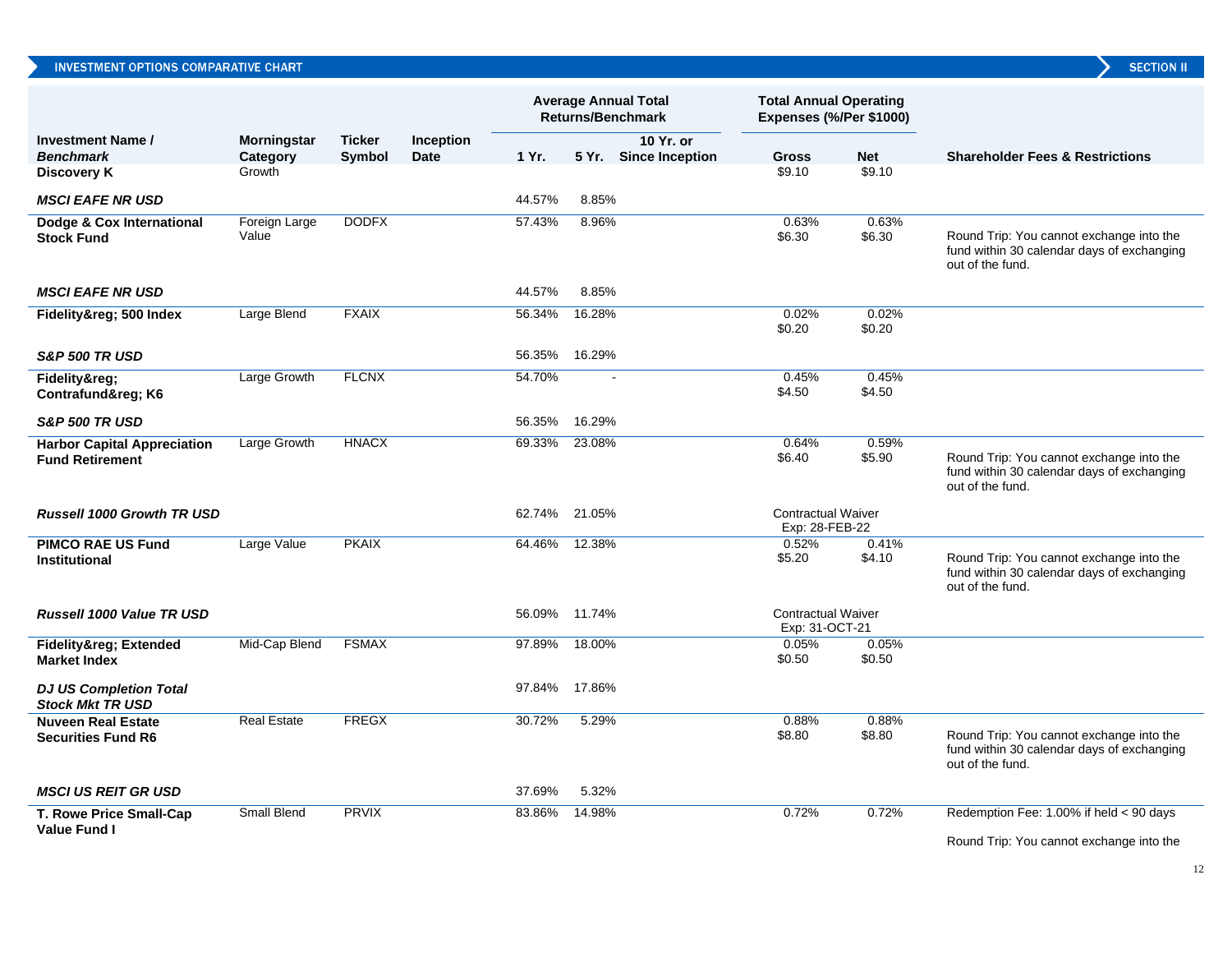| <b>INVESTMENT OPTIONS COMPARATIVE CHART</b>          |                                          |                         |                                 |         |                                                         |                                    |                                                          |                 | <b>SECTION II</b>                                                                                          |
|------------------------------------------------------|------------------------------------------|-------------------------|---------------------------------|---------|---------------------------------------------------------|------------------------------------|----------------------------------------------------------|-----------------|------------------------------------------------------------------------------------------------------------|
|                                                      |                                          |                         |                                 |         | <b>Average Annual Total</b><br><b>Returns/Benchmark</b> |                                    | <b>Total Annual Operating</b><br>Expenses (%/Per \$1000) |                 |                                                                                                            |
| <b>Investment Name/</b><br><b>Benchmark</b>          | <b>Morningstar</b><br>Category           | <b>Ticker</b><br>Symbol | <b>Inception</b><br><b>Date</b> | 1 Yr.   |                                                         | 10 Yr. or<br>5 Yr. Since Inception | <b>Gross</b>                                             | <b>Net</b>      | <b>Shareholder Fees &amp; Restrictions</b>                                                                 |
|                                                      |                                          |                         |                                 |         |                                                         |                                    | \$7.20                                                   | \$7.20          | fund within 30 calendar days of exchanging<br>out of the fund.                                             |
| <b>Russell 2000 Value TR USD</b>                     |                                          |                         |                                 | 97.05%  | 13.56%                                                  |                                    |                                                          |                 |                                                                                                            |
| <b>PGIM Jennison Small</b><br><b>Company Fund R6</b> | Small Growth                             | <b>PJSQX</b>            |                                 | 121.66% | 16.79%                                                  |                                    | 0.70%<br>\$7.00                                          | 0.70%<br>\$7.00 | Round Trip: You cannot exchange into the<br>fund within 30 calendar days of exchanging<br>out of the fund. |
| Russell 2500 TR USD                                  |                                          |                         |                                 | 89.40%  | 15.93%                                                  |                                    |                                                          |                 |                                                                                                            |
| <b>Fixed Income</b>                                  |                                          |                         |                                 |         |                                                         |                                    |                                                          |                 |                                                                                                            |
| <b>Mutual Fund</b>                                   |                                          |                         |                                 |         |                                                         |                                    |                                                          |                 |                                                                                                            |
| Fidelity® US Bond Index                              | Intermediate<br>Core Bond                | <b>FXNAX</b>            |                                 | 0.37%   | 3.05%                                                   |                                    | 0.03%<br>\$0.30                                          | 0.03%<br>\$0.30 |                                                                                                            |
| <b>BBgBarc US Agg Bond TR</b><br>USD                 |                                          |                         |                                 | 0.71%   | 3.10%                                                   |                                    |                                                          |                 |                                                                                                            |
| Dodge & Cox Income Fund                              | Intermediate<br>Core-Plus<br><b>Bond</b> | <b>DODIX</b>            |                                 | 7.44%   | 4.68%                                                   |                                    | 0.42%<br>\$4.20                                          | 0.42%<br>\$4.20 | Round Trip: You cannot exchange into the<br>fund within 30 calendar days of exchanging<br>out of the fund. |
| <b>BBgBarc US Agg Bond TR</b><br><b>USD</b>          |                                          |                         |                                 | 0.71%   | 3.10%                                                   |                                    |                                                          |                 |                                                                                                            |
| <b>Money Market</b>                                  |                                          |                         |                                 |         |                                                         |                                    |                                                          |                 |                                                                                                            |
| <b>Mutual Fund</b>                                   |                                          |                         |                                 |         |                                                         |                                    |                                                          |                 |                                                                                                            |
| <b>Fidelity® Government</b><br><b>MMkt</b>           | Money Market-<br>Taxable                 | <b>SPAXX</b>            |                                 | 0.01%   | 0.82%                                                   |                                    | 0.42%<br>\$4.20                                          | 0.42%<br>\$4.20 |                                                                                                            |
| ICE BofA USD 3M Dep OR<br><b>CM TRUSD</b>            |                                          |                         |                                 | 0.64%   | 1.49%                                                   |                                    |                                                          |                 |                                                                                                            |

Table 1 shows fee and expense information for the investment options listed including the Total Annual Operating Expenses expressed as a percentage and a dollar amount based upon a \$1,000 accumulation both as net and gross of expenses. Total Annual Operating Expenses is a measure of what it costs to operate an investment, expressed as a percentage of its assets, as a dollar amount or in basis points. These are costs the investor pays through a reduction in the investment's rate of return.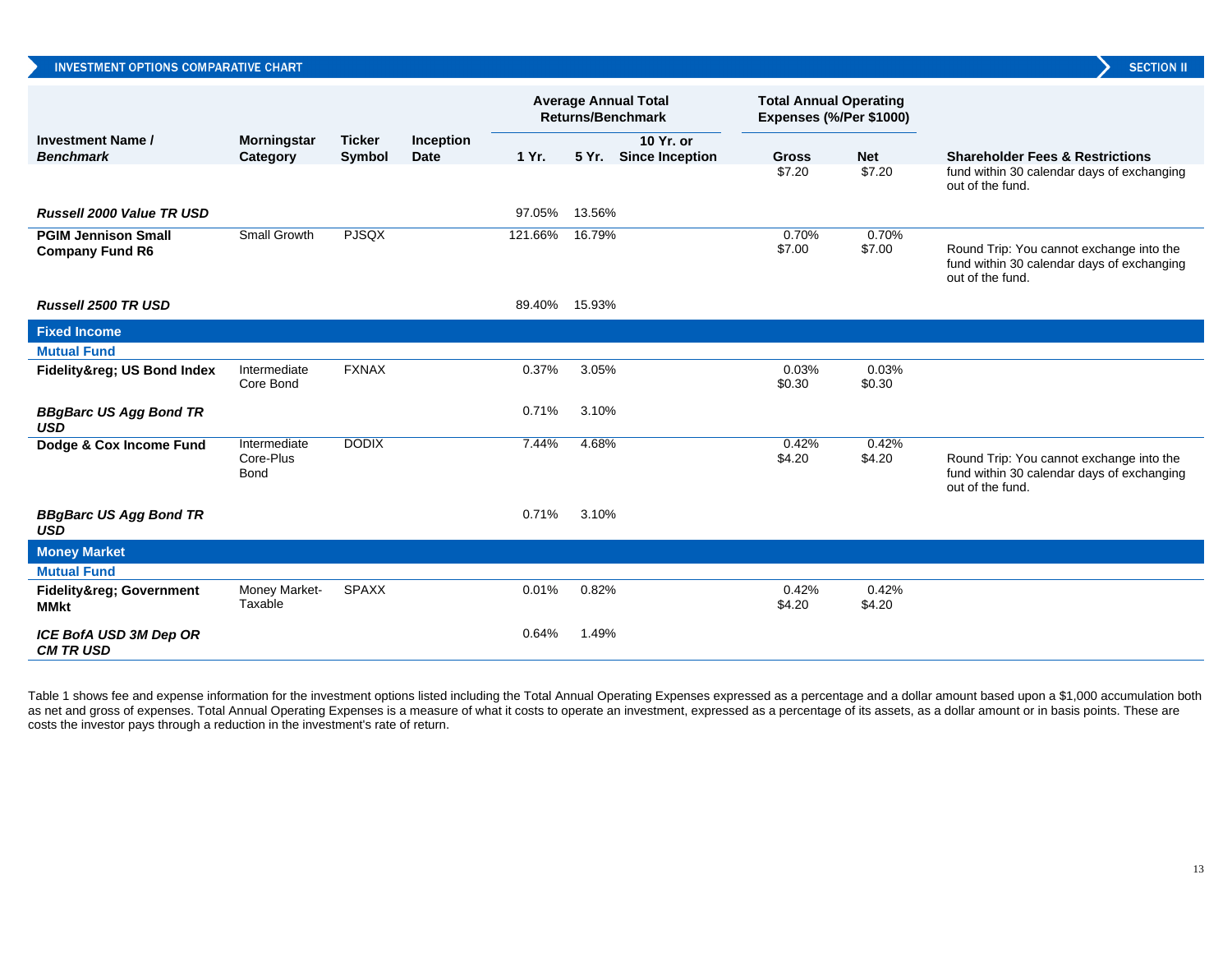## Table 2 – Fixed Return Investments

The following chart lists the plan's investment options that have a fixed or stated rate of return.

| <b>Name/Type/Option</b>                               | Return | <b>Term</b> | <b>Additional Information*</b>                                                                                                                                                                                                                                                                                                                                                                                                                                                                                                                                                                                                                                                                                                                                                                                                                                                                                                                                                                                                                                                                                                                                                                                                                                                                                                                                                                                                                                                                                                                                                                                                                                                                                                                                                                                                                                                                                                                                                                                                    |
|-------------------------------------------------------|--------|-------------|-----------------------------------------------------------------------------------------------------------------------------------------------------------------------------------------------------------------------------------------------------------------------------------------------------------------------------------------------------------------------------------------------------------------------------------------------------------------------------------------------------------------------------------------------------------------------------------------------------------------------------------------------------------------------------------------------------------------------------------------------------------------------------------------------------------------------------------------------------------------------------------------------------------------------------------------------------------------------------------------------------------------------------------------------------------------------------------------------------------------------------------------------------------------------------------------------------------------------------------------------------------------------------------------------------------------------------------------------------------------------------------------------------------------------------------------------------------------------------------------------------------------------------------------------------------------------------------------------------------------------------------------------------------------------------------------------------------------------------------------------------------------------------------------------------------------------------------------------------------------------------------------------------------------------------------------------------------------------------------------------------------------------------------|
| <b>Guaranteed Annuity</b>                             |        |             |                                                                                                                                                                                                                                                                                                                                                                                                                                                                                                                                                                                                                                                                                                                                                                                                                                                                                                                                                                                                                                                                                                                                                                                                                                                                                                                                                                                                                                                                                                                                                                                                                                                                                                                                                                                                                                                                                                                                                                                                                                   |
| <b>TIAA Traditional-Group Supplemental Retirement</b> |        | Through     | Available in plan(s): 150333<br>The current rate shown applies to premiums remitted during the month of April 2021 and will be credited<br>through 2/28/2022. This rate is subject to change in subsequent months. Up-to-date rate of return<br>information is available on your plan-specific website noted above or at 800-842-2733. TIAA Traditional<br>guarantees your principal and a minimum annual interest rate. The guaranteed minimum interest rate is<br>3.00%, and is effective while the funds remain in the contract. The account also offers the opportunity<br>for additional amounts in excess of the guaranteed minimum interest rate. When declared, additional<br>amounts remain in effect for the twelve-month period that begins each March 1 for accumulating<br>annuities and January 1 for payout annuities. Additional amounts are not guaranteed for the future<br>years. All guarantees are subject to TIAA's claims paying ability. For Group Supplemental Retirement<br>Annuity (GSRA) contracts, and subject to the terms of your employer's plan, lump-sum withdrawals and<br>transfers are available from the TIAA Traditional account without any restrictions or charges. After<br>termination of employment additional income options may be available including income for life, income<br>for a fixed period of time, and IRS required minimum distribution payments.                                                                                                                                                                                                                                                                                                                                                                                                                                                                                                                                                                                                                       |
| Annuity                                               | 3.00%  | 02/28/2022  | Available in plan(s): 150333                                                                                                                                                                                                                                                                                                                                                                                                                                                                                                                                                                                                                                                                                                                                                                                                                                                                                                                                                                                                                                                                                                                                                                                                                                                                                                                                                                                                                                                                                                                                                                                                                                                                                                                                                                                                                                                                                                                                                                                                      |
|                                                       |        | Through     | TIAA Stable Value is a guaranteed annuity product that credits interest at a net rate announced in<br>advance of each semi-annual rate guarantee period beginning 1/1 or 7/1. Declared crediting rates (i.e.<br>before deductions for contract fees) will not be less than the current minimum guaranteed rate. TIAA<br>may declare additional amounts of interest above the minimum rate. When declared such amounts are<br>in effect for the semi-annual period and are not guaranteed for future periods. The current net rate<br>shown is credited to your existing balance and any contributions made during the period<br>beginning January 1, 2021 and ending June 30, 2021. During this same period, the minimum declared<br>interest rate is 1.00%. The current net rate shown may not reflect any recent changes to your plan's<br>TIAA Stable Value contract fees, if any. Current rate of return information is available on your plan-<br>specific website noted above or at 800-842-2733. All quarantees are subject to TIAA's claims paying<br>ability. Any transfer to a competing fund must first be directed to a non-competing fund for a period of<br>90 days and transfers in may not be made for a period of 30 days following a transfer out. The Contract<br>holder (typically your employer as the sponsor of your plan) has the right to request a transfer of the<br>contract's entire accumulation. This might occur if your employer has elected to use a new<br>recordkeeper and has also elected to terminate the annuity contract. In this case the TIAA Stable Value<br>accumulation will be paid in a lump sum without any market value adjustments either within 90 days of<br>the Discontinuance Date or two years from the Discontinuance Date based on a formula in the contract<br>which references the movement of interest rates over time. Only if the two year payout applies a<br>Discontinuance Fee of, at most, 0.75% will be assessed which reduces the crediting rate during such |
| <b>TIAA Stable Value</b>                              | 1.34%  | 06/30/2021  | period. Please refer to your contract certificate for additional details.                                                                                                                                                                                                                                                                                                                                                                                                                                                                                                                                                                                                                                                                                                                                                                                                                                                                                                                                                                                                                                                                                                                                                                                                                                                                                                                                                                                                                                                                                                                                                                                                                                                                                                                                                                                                                                                                                                                                                         |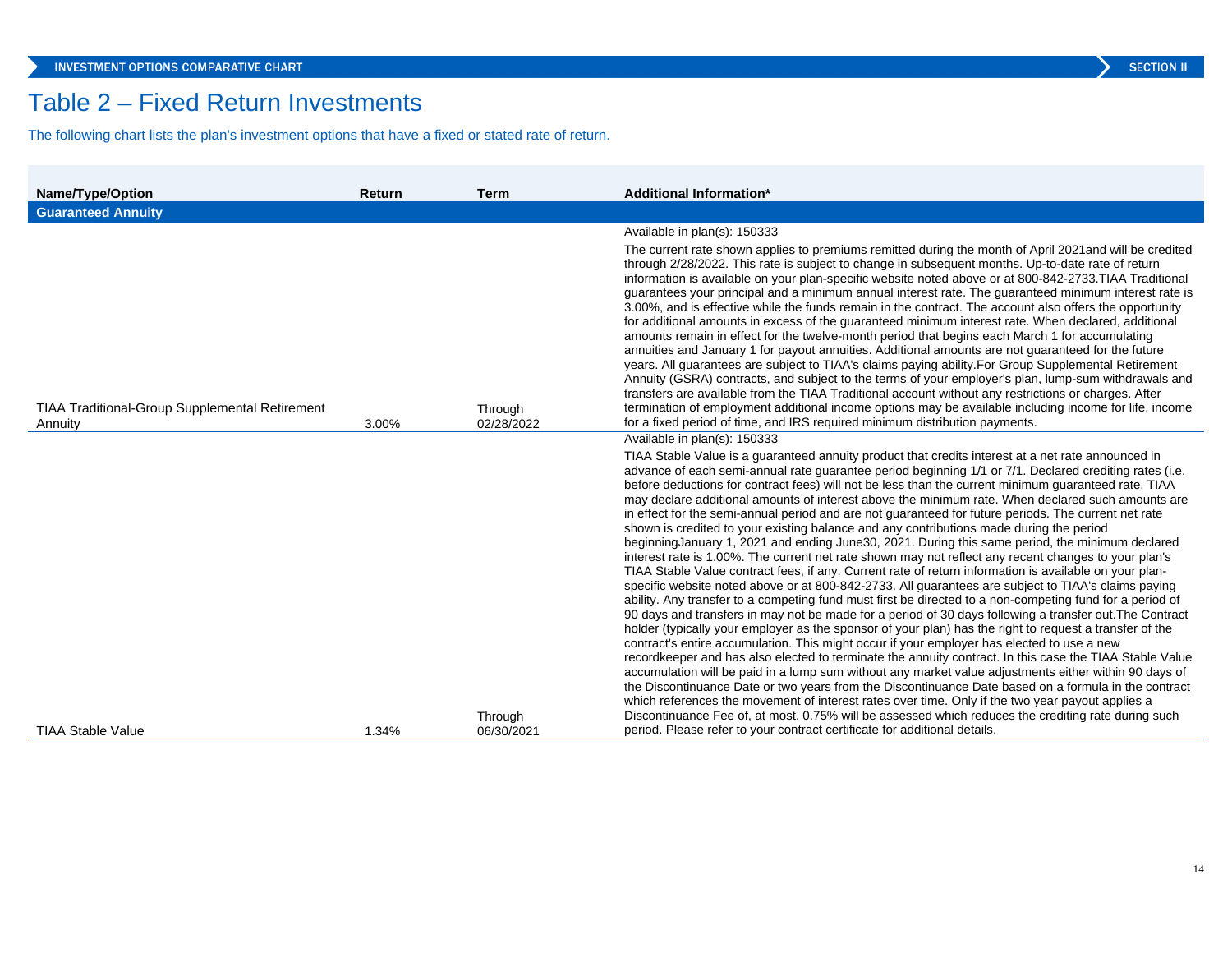|                                                         |        |                       | <b>SECTION II</b>                                                                                                                                                                                                                                                                                                                                                                                                                                                                                                                                                                                                                                                                                                                                                                                                                                                                                                                                                                                                                                                                                                                                                                                                                                                                                                                                                                                                                                                                                                                                                                                                                                                                                                                                                                                                                                                                                                                                                                                                 |
|---------------------------------------------------------|--------|-----------------------|-------------------------------------------------------------------------------------------------------------------------------------------------------------------------------------------------------------------------------------------------------------------------------------------------------------------------------------------------------------------------------------------------------------------------------------------------------------------------------------------------------------------------------------------------------------------------------------------------------------------------------------------------------------------------------------------------------------------------------------------------------------------------------------------------------------------------------------------------------------------------------------------------------------------------------------------------------------------------------------------------------------------------------------------------------------------------------------------------------------------------------------------------------------------------------------------------------------------------------------------------------------------------------------------------------------------------------------------------------------------------------------------------------------------------------------------------------------------------------------------------------------------------------------------------------------------------------------------------------------------------------------------------------------------------------------------------------------------------------------------------------------------------------------------------------------------------------------------------------------------------------------------------------------------------------------------------------------------------------------------------------------------|
|                                                         |        |                       |                                                                                                                                                                                                                                                                                                                                                                                                                                                                                                                                                                                                                                                                                                                                                                                                                                                                                                                                                                                                                                                                                                                                                                                                                                                                                                                                                                                                                                                                                                                                                                                                                                                                                                                                                                                                                                                                                                                                                                                                                   |
| Name/Type/Option                                        | Return | <b>Term</b>           | Additional Information*                                                                                                                                                                                                                                                                                                                                                                                                                                                                                                                                                                                                                                                                                                                                                                                                                                                                                                                                                                                                                                                                                                                                                                                                                                                                                                                                                                                                                                                                                                                                                                                                                                                                                                                                                                                                                                                                                                                                                                                           |
| <b>TIAA Traditional-Retirement Annuity</b>              | 3.00%  | Through<br>02/28/2022 | Available in plan(s): 150333<br>The current rate shown applies to premiums remitted during the month of April 2021 and will be<br>credited through 2/28/2022. This rate is subject to change in subsequent months. Up-to-date rate of<br>return information is available on your plan-specific website noted above or at 800-842-2733. TIAA<br>Traditional guarantees your principal and a minimum annual interest rate. The guaranteed minimum<br>interest rate is 3.00%, and is effective while the funds remain in the contract. The account also offers<br>the opportunity for additional amounts in excess of the guaranteed minimum interest rate. When<br>declared, additional amounts remain in effect for the twelve-month period that begins each March 1 for<br>accumulating annuities and January 1 for payout annuities. Additional amounts are not guaranteed for<br>the future years. All guarantees are subject to TIAA's claims paying ability. TIAA Traditional is designed<br>primarily to help meet your long-term retirement income needs; it is not a short-term savings vehicle.<br>Therefore, some contracts require that benefits are paid in installments over time and/or may impose<br>surrender charges on certain withdrawals. TIAA has rewarded participants who save in contracts where<br>benefits are paid in installments over time instead of in an immediate lump-sum by crediting higher<br>interest rates, typically 0.50% to 0.75% higher. Higher rates will lead to higher account balances and<br>more retirement income for you. For Retirement Annuity (RA) contracts, lump-sum withdrawals are not<br>available from the TIAA Traditional account. Subject to the terms of your plan, all withdrawals and<br>transfers from the account must be paid in ten annual installments. After termination of employment<br>additional income options may be available including income for life, interest-only payments, and IRS<br>required minimum distribution payments. |
|                                                         |        |                       | Available in plan(s): 150333                                                                                                                                                                                                                                                                                                                                                                                                                                                                                                                                                                                                                                                                                                                                                                                                                                                                                                                                                                                                                                                                                                                                                                                                                                                                                                                                                                                                                                                                                                                                                                                                                                                                                                                                                                                                                                                                                                                                                                                      |
| <b>TIAA Traditional-Supplemental Retirement Annuity</b> | 3.00%  | Through<br>02/28/2022 | The current rate shown applies to premiums remitted during the month of April 2021 and will be<br>credited through 2/28/2022. This rate is subject to change in subsequent months. Up-to-date rate of<br>return information is available on your plan-specific website noted above or at 800-842-2733. TIAA<br>Traditional guarantees your principal and a minimum annual interest rate. The guaranteed minimum<br>interest rate is 3.00%, and is effective while the funds remain in the contract. The account also offers<br>the opportunity for additional amounts in excess of the guaranteed minimum interest rate. When<br>declared, additional amounts remain in effect for the twelve-month period that begins each March 1 for<br>accumulating annuities and January 1 for payout annuities. Additional amounts are not guaranteed for<br>the future years. All guarantees are subject to TIAA's claims paying ability. For Supplemental Retirement<br>Annuity (SRA) contracts, and subject to the terms of your employer's plan, lump-sum withdrawals and<br>transfers are available from the TIAA Traditional account without any restrictions or charges. After<br>termination of employment additional income options may be available including income for life, income<br>for a fixed period of time, and IRS required minimum distribution payments.                                                                                                                                                                                                                                                                                                                                                                                                                                                                                                                                                                                                                                              |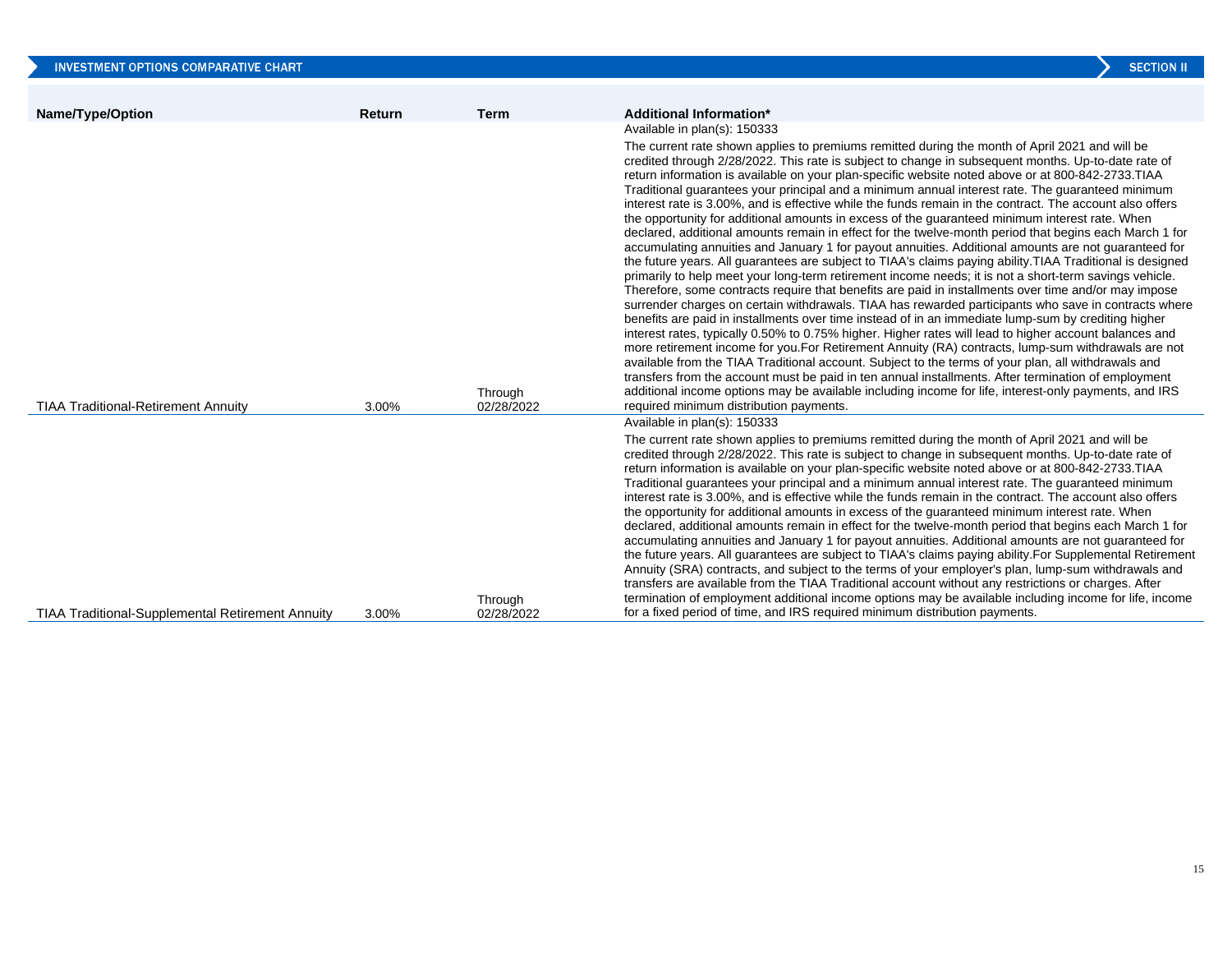| <b>INVESTMENT OPTIONS COMPARATIVE CHART</b>                                                     |        |                       | <b>SECTION II</b>                                                                                                                                                                                                                                                                                                                                                                                                                                                                                                                                                                                                                                                                                                                                                                                                                                                                                                                                                                                                                                                                                                                                                                                                                                                                                                                                                                                                                                                                                                                                                                                                                                                                                                                                                                                                                                                                                                                                                                                                                                                                                                                                        |
|-------------------------------------------------------------------------------------------------|--------|-----------------------|----------------------------------------------------------------------------------------------------------------------------------------------------------------------------------------------------------------------------------------------------------------------------------------------------------------------------------------------------------------------------------------------------------------------------------------------------------------------------------------------------------------------------------------------------------------------------------------------------------------------------------------------------------------------------------------------------------------------------------------------------------------------------------------------------------------------------------------------------------------------------------------------------------------------------------------------------------------------------------------------------------------------------------------------------------------------------------------------------------------------------------------------------------------------------------------------------------------------------------------------------------------------------------------------------------------------------------------------------------------------------------------------------------------------------------------------------------------------------------------------------------------------------------------------------------------------------------------------------------------------------------------------------------------------------------------------------------------------------------------------------------------------------------------------------------------------------------------------------------------------------------------------------------------------------------------------------------------------------------------------------------------------------------------------------------------------------------------------------------------------------------------------------------|
| Name/Type/Option                                                                                | Return | <b>Term</b>           | Additional Information*                                                                                                                                                                                                                                                                                                                                                                                                                                                                                                                                                                                                                                                                                                                                                                                                                                                                                                                                                                                                                                                                                                                                                                                                                                                                                                                                                                                                                                                                                                                                                                                                                                                                                                                                                                                                                                                                                                                                                                                                                                                                                                                                  |
| <b>TIAA Traditional-Retirement Choice</b>                                                       | 3.00%  | Through<br>02/28/2022 | Available in plan(s): 150333<br>The current rate shown applies to premiums remitted during the month of April 2021 and will be<br>credited through 2/28/2022. This rate is subject to change in subsequent months. Up-to-date rate of<br>return information is available on your plan-specific website noted above or at 800-842-2733. TIAA<br>Traditional guarantees your principal and a minimum annual interest rate. The current guaranteed<br>minimum interest rate for premiums remitted in 2021 is 1.00%, and is effective through 2030. The<br>account also offers the opportunity for additional amounts in excess of the minimum interest rate. When<br>declared, additional amounts remain in effect for the twelve-month period that begins each March 1 for<br>accumulating annuities and January 1 for payout annuities. Additional amounts are not guaranteed for<br>the future years. All guarantees are subject to TIAA's claims paying ability. TIAA Traditional is designed<br>primarily to help meet your long-term retirement income needs; it is not a short-term savings vehicle.<br>Therefore, some contracts require that benefits are paid in installments over time and/or may impose<br>surrender charges on certain withdrawals. TIAA has rewarded participants who save in contracts where<br>benefits are paid in installments over time instead of in an immediate lump-sum by crediting higher<br>interest rates, typically 0.50% to 0.75% higher. Higher rates will lead to higher account balances and<br>more retirement income for you. For Retirement Choice (RC) contracts, and subject to the terms of your<br>employer's plan, lump-sum withdrawals are available from the TIAA Traditional account only within 120<br>days after termination of employment and are subject to a 2.5% surrender charge. All other withdrawals<br>and transfers from the account must be paid in 84 monthly installments (7 years). If the Contractholder<br>elects to remove TIAA Traditional, the contract's entire TIAA Traditional accumulation will be paid out in<br>60 monthly installments without any surrender charge. |
| . While a consist of a first consistence from a profit consistencial to suffer a consistence of |        |                       |                                                                                                                                                                                                                                                                                                                                                                                                                                                                                                                                                                                                                                                                                                                                                                                                                                                                                                                                                                                                                                                                                                                                                                                                                                                                                                                                                                                                                                                                                                                                                                                                                                                                                                                                                                                                                                                                                                                                                                                                                                                                                                                                                          |

| * Legend of plan name for each applicable plan number |                                                                       |  |  |  |
|-------------------------------------------------------|-----------------------------------------------------------------------|--|--|--|
| <b>Plans</b>                                          | <b>Plan Names</b>                                                     |  |  |  |
| 150333                                                | <b>ILLINOIS INSTITUTE OF TECHNOLOGY DEFINED CONTRIBUTION</b><br>PI AN |  |  |  |
| 150335                                                | ILLINOIS INSTITUTE OF TECHNOLOGY TAX DEFERRED ANNUITY<br>PI AN        |  |  |  |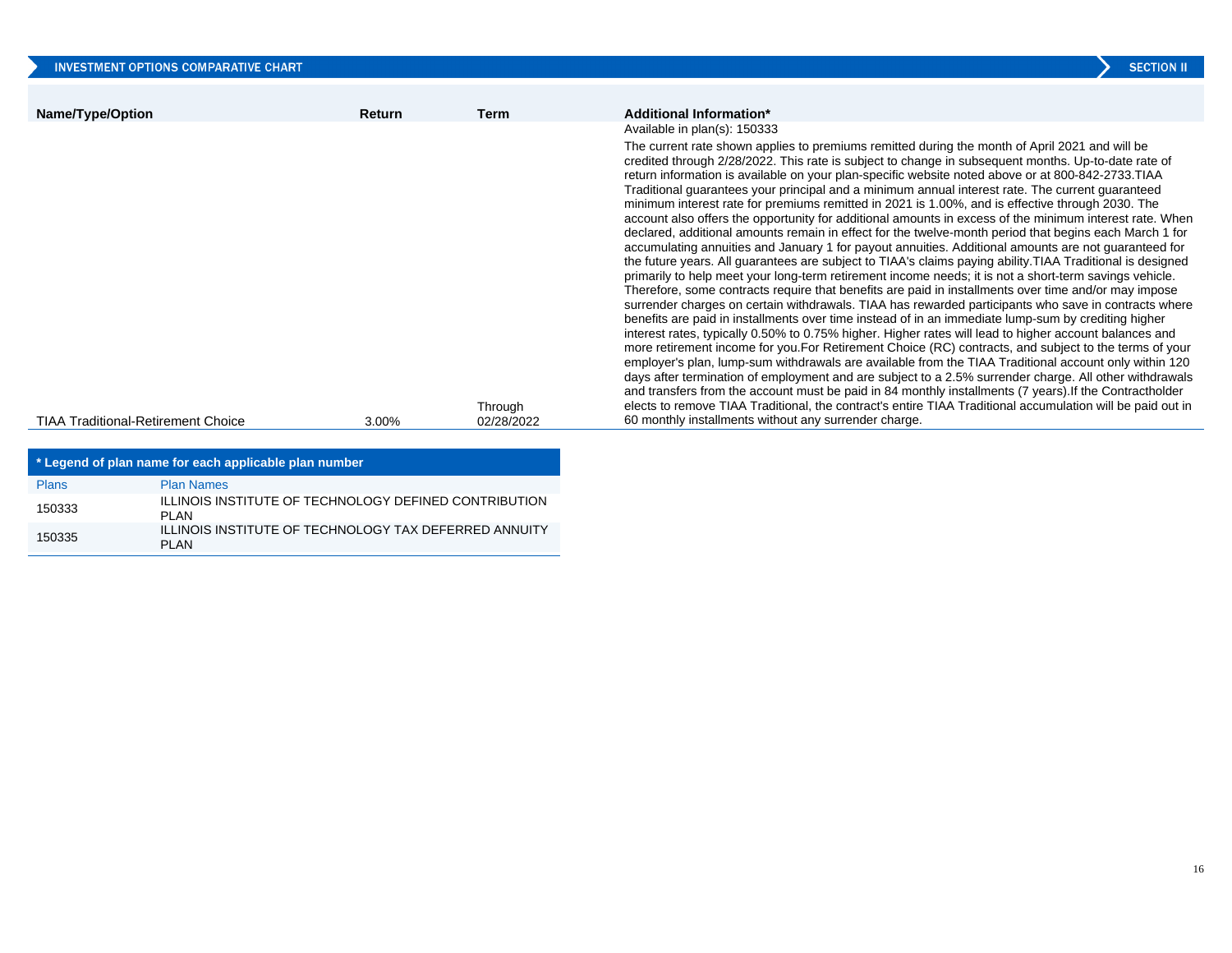## Part B. Annuity Information

The information below focuses on the annuity options under the plan. Annuities are insurance contracts that allow you to receive a guaranteed stream of payments at regular intervals, usually beginning when you retire and lasting for your entire life. Annuities are issued by insurance companies. Guarantees of an insurance company are subject to its long-term financial strength and claims-paying ability.

### TIAA Traditional Annuity Lifetime Income Option **OBJECTIVES / GOALS**

To provide a guaranteed stable stream of income for your life and, if you choose, the life of an annuity partner. A TIAA Traditional Annuity provides income stability by providing a minimum guaranteed interest rate as well as the potential for additional interest. TIAA Traditional can be part of a diversified retirement portfolio that may include stocks (equities), bonds (fixed income), real estate, and money market investments. Electing a life annuity is just one of many payout options available under the TIAA Traditional Annuity.

#### **PRICING FACTORS**

The amount of your lifetime income is dependent upon many factors including:

- The type of annuity selected (single life, joint life, with or without guaranteed minimum periods), and your selection of either the standard or graded benefit method.
- The amount of accumulations converted to a life annuity.
- Your age and, if applicable, the age of your annuity partner.
- The projected returns of the TIAA Traditional Annuity.

Under no circumstances will you receive less than the guaranteed amount of income required under the annuity contracts. To learn more about investments that offer lifetime annuity income, please access the web link provided in the Performance and Fee Information section.

#### **RESTRICTIONS / FEES**

- You may not begin a one-life annuity after you attain age 90, nor may you begin a two-life annuity after you or your annuity partner attains age 90.
- Subject to contract terms, if your accumulation is less than \$5,000 on your annuity starting date, TIAA may choose instead to pay your accumulations to you in a single sum.
- If your TIAA annuity payment would be less than \$100, TIAA has the right to change the payment frequency which would result in a payment of \$100 or more.
- Once you have elected a lifetime annuity, your election is irrevocable.

### TIAA Stable Value **OBJECTIVES / GOALS**

To provide a guaranteed stable stream of income for your life and, if you choose, the

life of an annuity partner. The TIAA Stable Value Annuity provides income stability by providing a minimum guaranteed interest rate as well as the potential for additional interest. This lifetime annuity can be part of a diversified retirement portfolio that may include stocks (equities), bonds (fixed income), real estate, and money market investments. Electing this life annuity is just one of many payout options available under the TIAA Stable Value Annuity.

#### **PRICING FACTORS**

The amount of your lifetime income is dependent upon many factors including:

- The type of annuity selected (single life, joint life, with or without guaranteed minimum periods), and your selection of either the standard or graded benefit method.
- The amount of accumulations converted to a life annuity.
- Your age and, if applicable, the age of your annuity partner.
- The projected returns of the TIAA general account.

Under no circumstances will you receive less than the guaranteed amount of income required under the annuity contracts. To learn more about investments that offer lifetime annuity income, please access the web link provided in the Performance and Fee Information section.

#### **RESTRICTIONS / FEES**

- You may not begin a one-life annuity after you attain age 90, nor may you begin a two-life annuity after you or your annuity partner attains age 90.
- If your TIAA annuity payment would be less than \$100, TIAA has the right to change the payment frequency which would result in a payment of \$100 or more.
- Once you have elected a lifetime annuity, your election is irrevocable. Lifetime annuity payments are provided by TIAA and are not supported by the assets in the TIAA Stable Value separate account.

### TIAA Real Estate and CREF Variable Annuity Lifetime Income Options **OBJECTIVES / GOALS**

To provide a variable stream of income for your life and, if you choose, the life of an annuity partner. This lifetime annuity provides a variable income that you cannot outlive. A variable annuity can be part of a diversified retirement portfolio that may include guaranteed, stocks (equities), bonds (fixed income), real estate, and money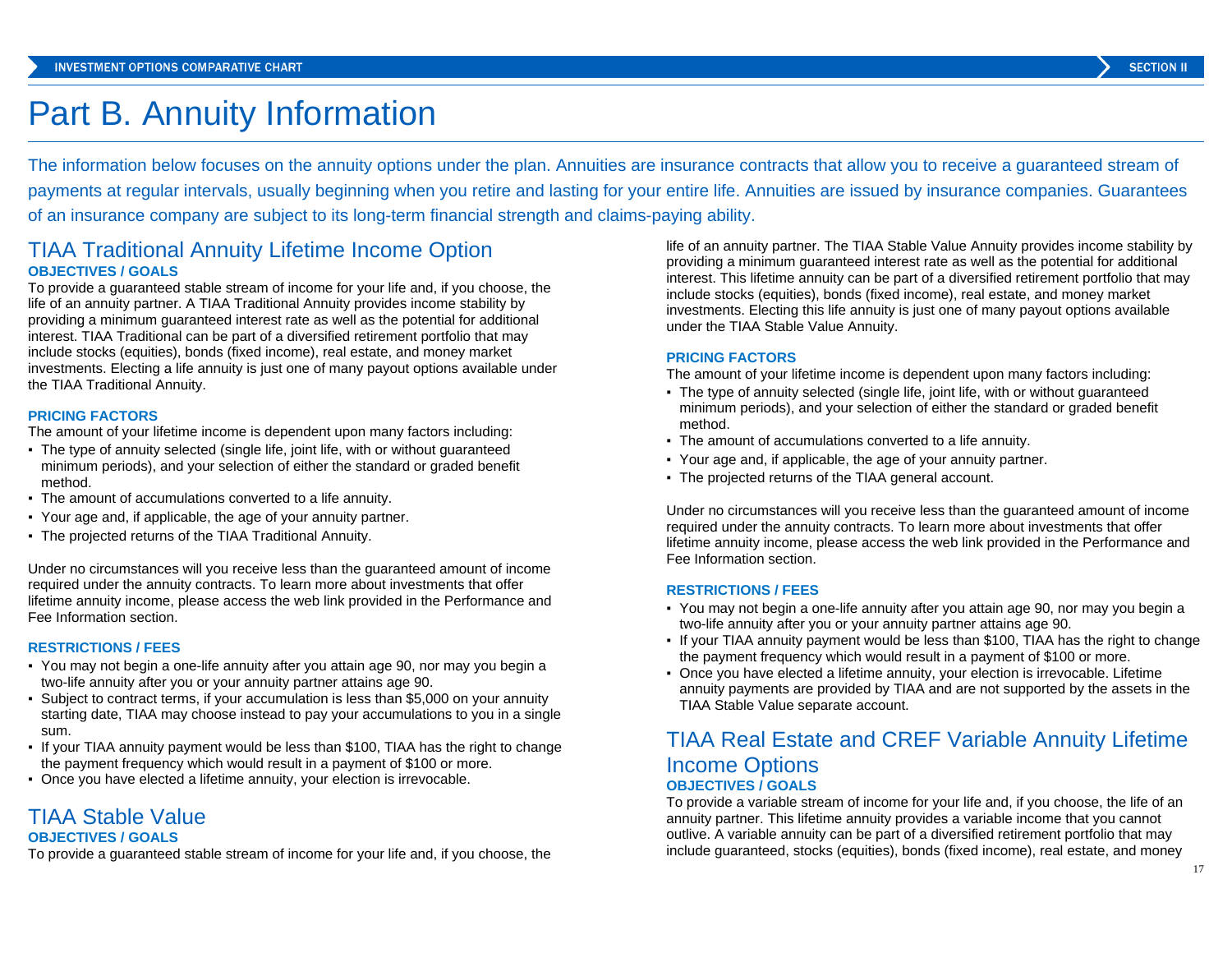market investments. Electing a life annuity is just one of many payout options available.

#### **PRICING FACTORS**

The amount of your lifetime income is dependent upon many factors including:

- The type of annuity selected (single life, joint life, with or without guaranteed minimum periods).
- The amount of accumulations converted to a life annuity.
- Your age and, if applicable, the age of your annuity partner.
- The investment performance of the variable annuity account your annuity is based upon.

Variable annuity accounts don't guarantee a minimum income. Income fluctuates based on market performance and is directly tied to the accounts' investment returns. A 4% annual investment return is assumed. Generally, if the actual return in a given year is greater than 4% the amount of annuity income will increase; if it is less than 4%, the income will decrease. To learn more about investments that offer lifetime annuity income, please access the web link provided in the Performance and Fee Information section.

#### **RESTRICTIONS / FEES**

- You may not begin a one-life annuity after you attain age 90, nor may you begin a two-life annuity after you or your annuity partner attains age 90.
- Subject to contract terms, if your accumulation is less than \$5,000 on your annuity starting date, TIAA may choose instead to pay your accumulations to you in a single sum.
- If your annuity payment would be less than \$100, TIAA has the right to change the payment frequency which would result in a payment of \$100 or more.
- Once you have elected a lifetime annuity, your election is irrevocable.
- Upon annuitization of CREF accumulations, the expenses associated with CREF will be the same as the R3 Class regardless of the CREF Class prior to annuitization. The R3 Class has the lowest expense of all the CREF Classes.